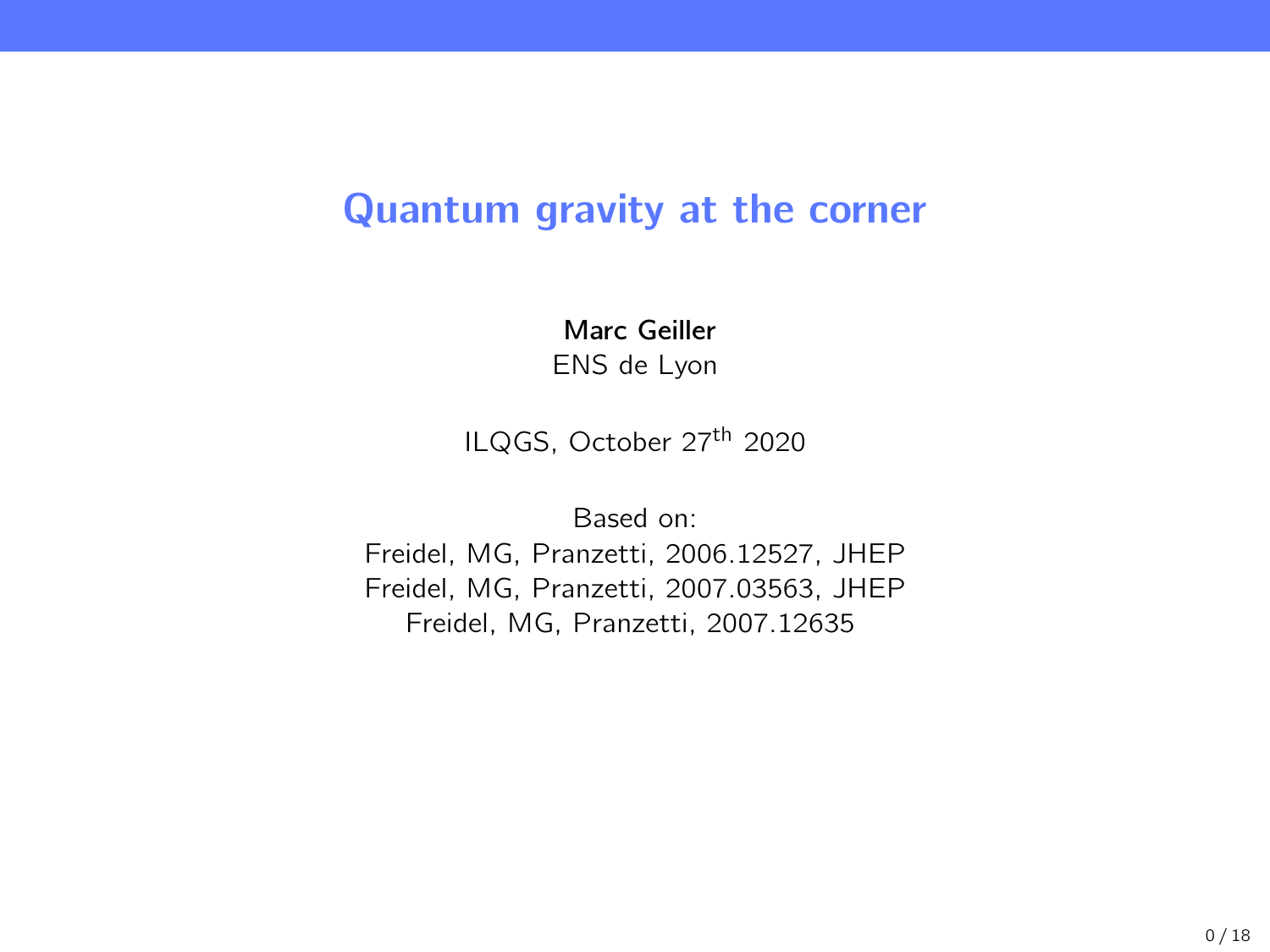# <span id="page-1-0"></span>**[Motivations](#page-1-0)**

### Quantum gravity

- Central role played by symmetries, but which ones?
- What are the fundamental degrees of freedom?
- Where do they live?
- What does quantum gravity assign to lower-dimensional objects (corners, points)?
- What is the role of matter?
- Many pieces of answers from different approaches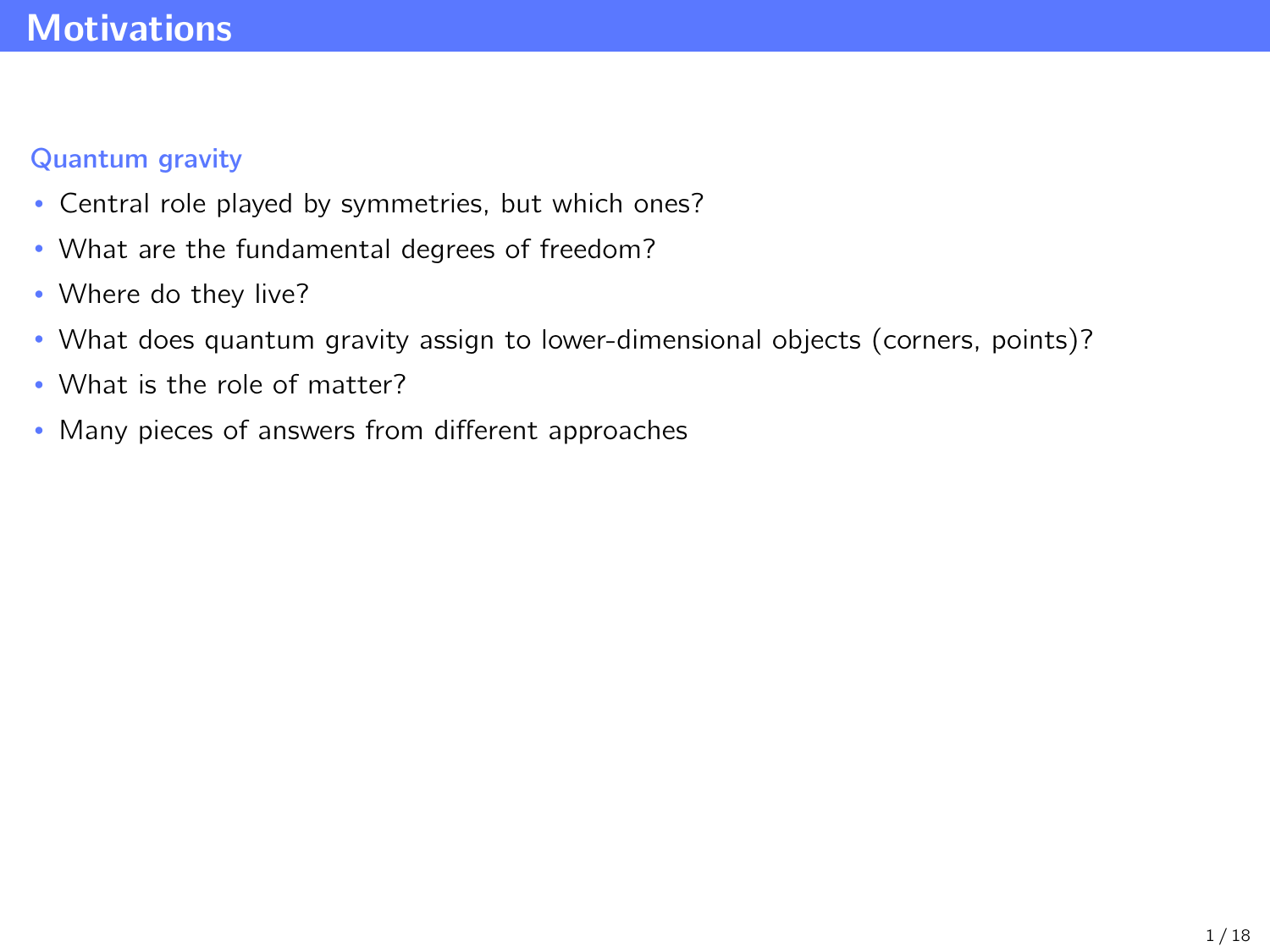# **[Motivations](#page-1-0)**

### Quantum gravity

- Central role played by symmetries, but which ones?
- What are the fundamental degrees of freedom?
- Where do they live?
- What does quantum gravity assign to lower-dimensional objects (corners, points)?
- What is the role of matter?
- Many pieces of answers from different approaches

#### A new proposal

- Quantum gravity based on local holography
- Focus on local symmetry content for arbitrary subregions and their corners
- Associate Hilbert space, states, quantum numbers to these corners
- Degrees of freedom organized by representation of these corner symmetry algebras
- Space as entangling and fusion of these corner degrees of freedom
- Dynamics and constraints as charge conservation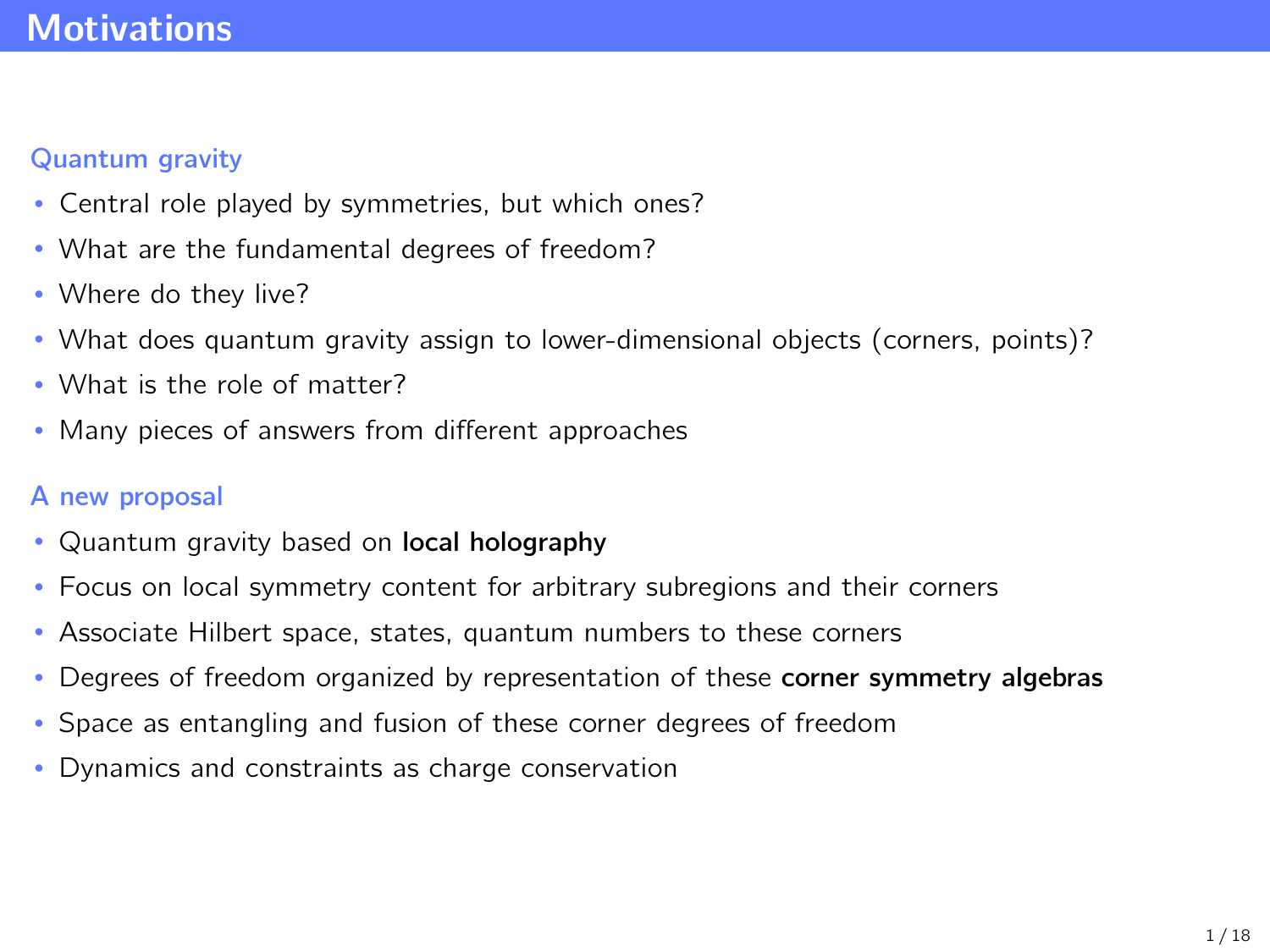# **[Motivations](#page-1-0)**



#### Push the logic of LQG further

- Focus on symmetries  $\rightarrow$  diffeos and SU(2) so far, but why not more? [Ashtekar, Isham, Lewandowski, Rovelli, Smolin, Thiemann, Varadarajan, . . . ]
- Space as a network of quantum geometry building blocks  $\rightarrow$  generalized twisted geometries [Bianchi, Freidel, Haggard, Livine, Speziale, Tambornino, Weiland, . . . ]
- Think in terms of coarse-graining, truncation, defects  $\rightarrow$  enlarge theory space [Bahr, Delcamp, Dittrich, Goeller, Livine, MG, Steinhaus, Riello, . . . ]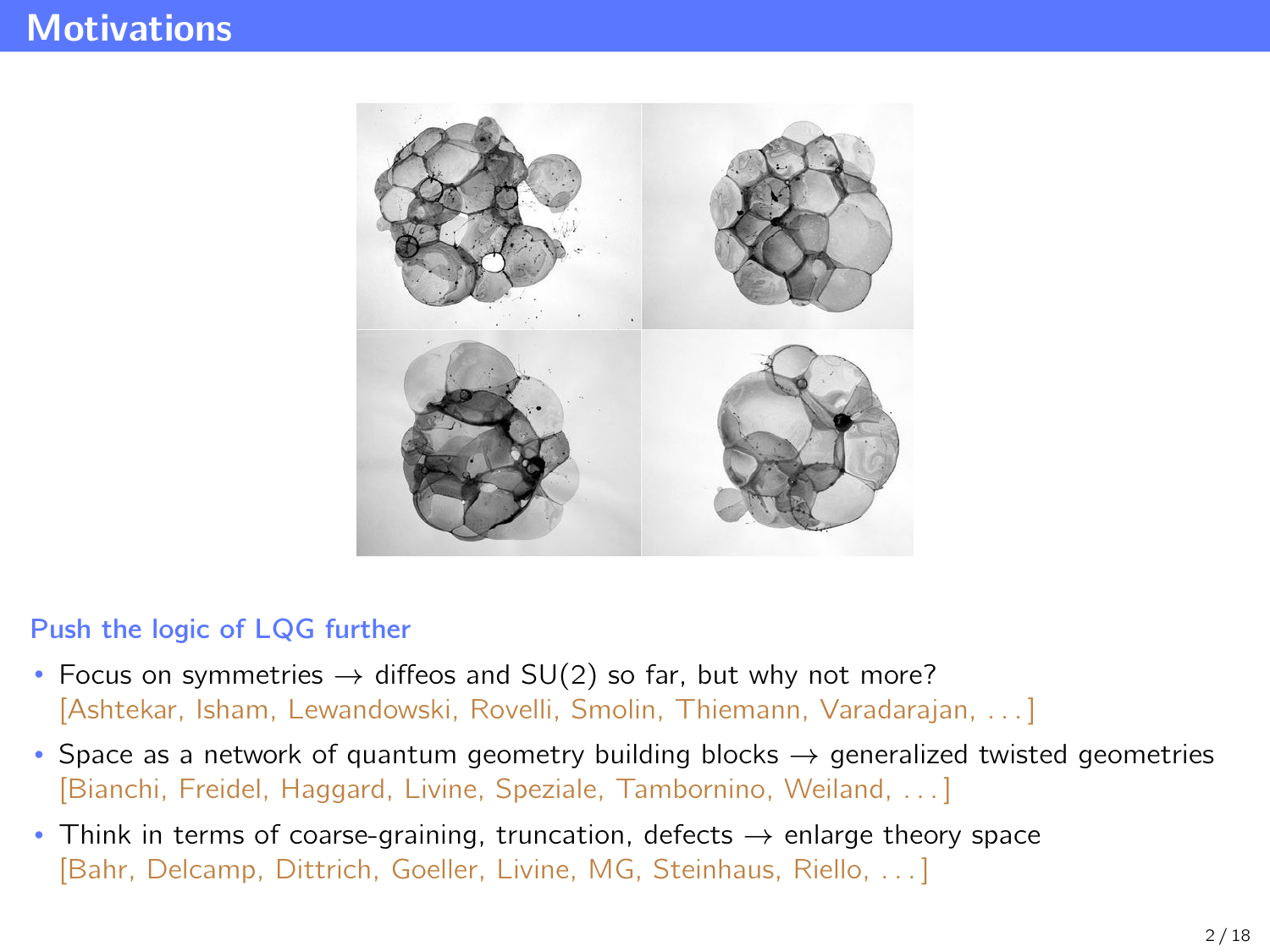#### Reconcile different approaches

- AdS/CFT, holography: focus on the boundary
- LQG-type approaches: focus on the (discrete) bulk

### Resolve persistent tensions in LQG

- Interplay between discretization and quantization
- Role of the Barbero–Immirzi parameter
- Discreteness of area vs internal Lorentz invariance
- Imposition of the simplicity constraints
- Non-commutativity of the fluxes
- Access to the frame
- Construction of the dynamics, inclusion of matter, . . .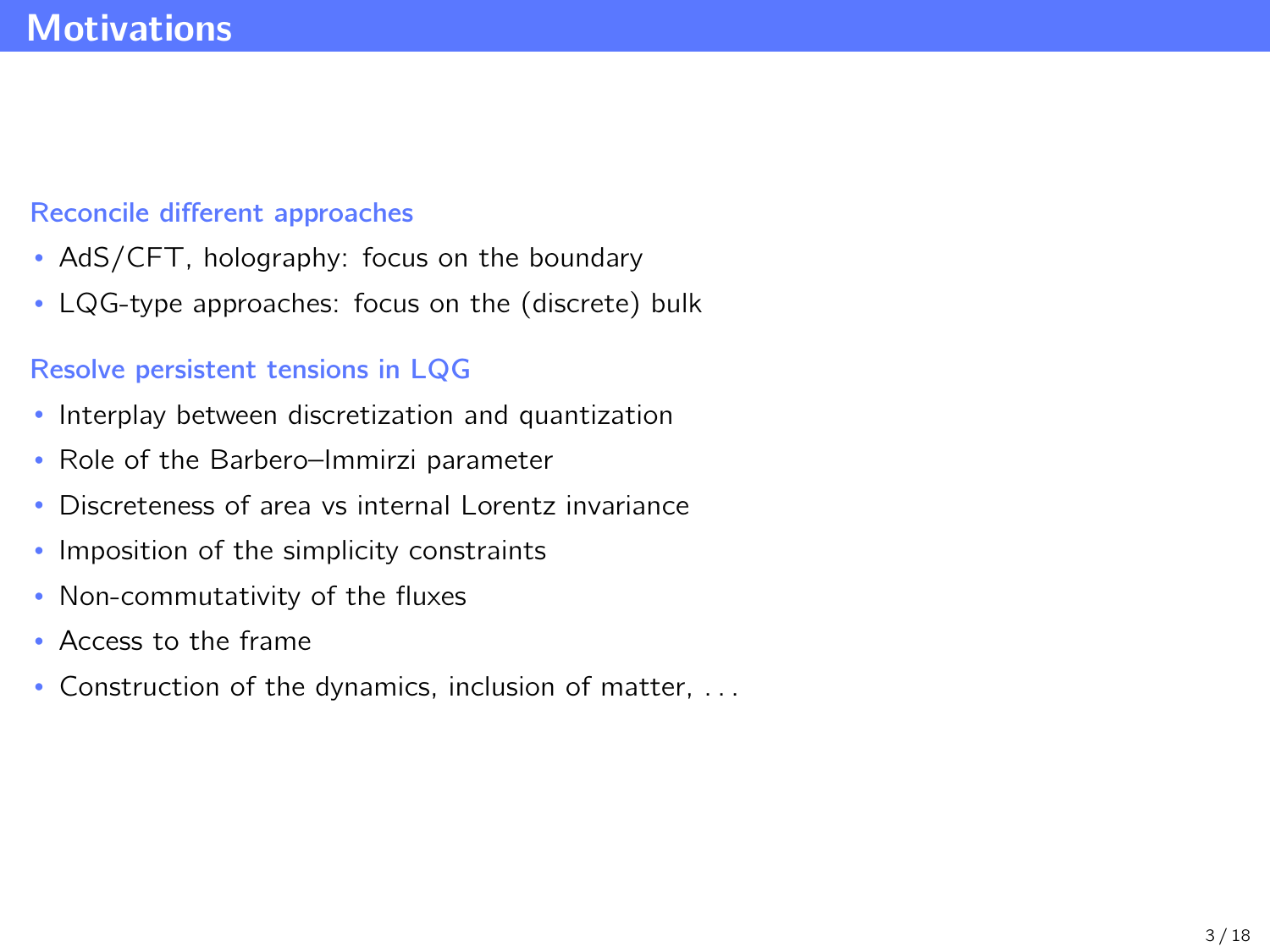### <span id="page-5-0"></span>[Roadmap](#page-5-0)

#### Setup and tools

- Boundaries turn gauge into physical symmetries: non-trivial charges and algebra at co-dimension 2 corners S
- Best studied in covariant phase space formalism:  $\delta L = EOMs + d\theta$ [Anderson, Ashtekar, Barnich, Brandt, Crnkovic, Kijowski, Lee, Wald, Witten, . . . ]
- $\bullet$  Find classifying criterion for different formulations of gravity: corner symmetry algebra  $\mathfrak{g}^{\mathsf{S}}$
- Focus on: entangling spheres S, no boundary conditions, no time evolution, tangent diffeos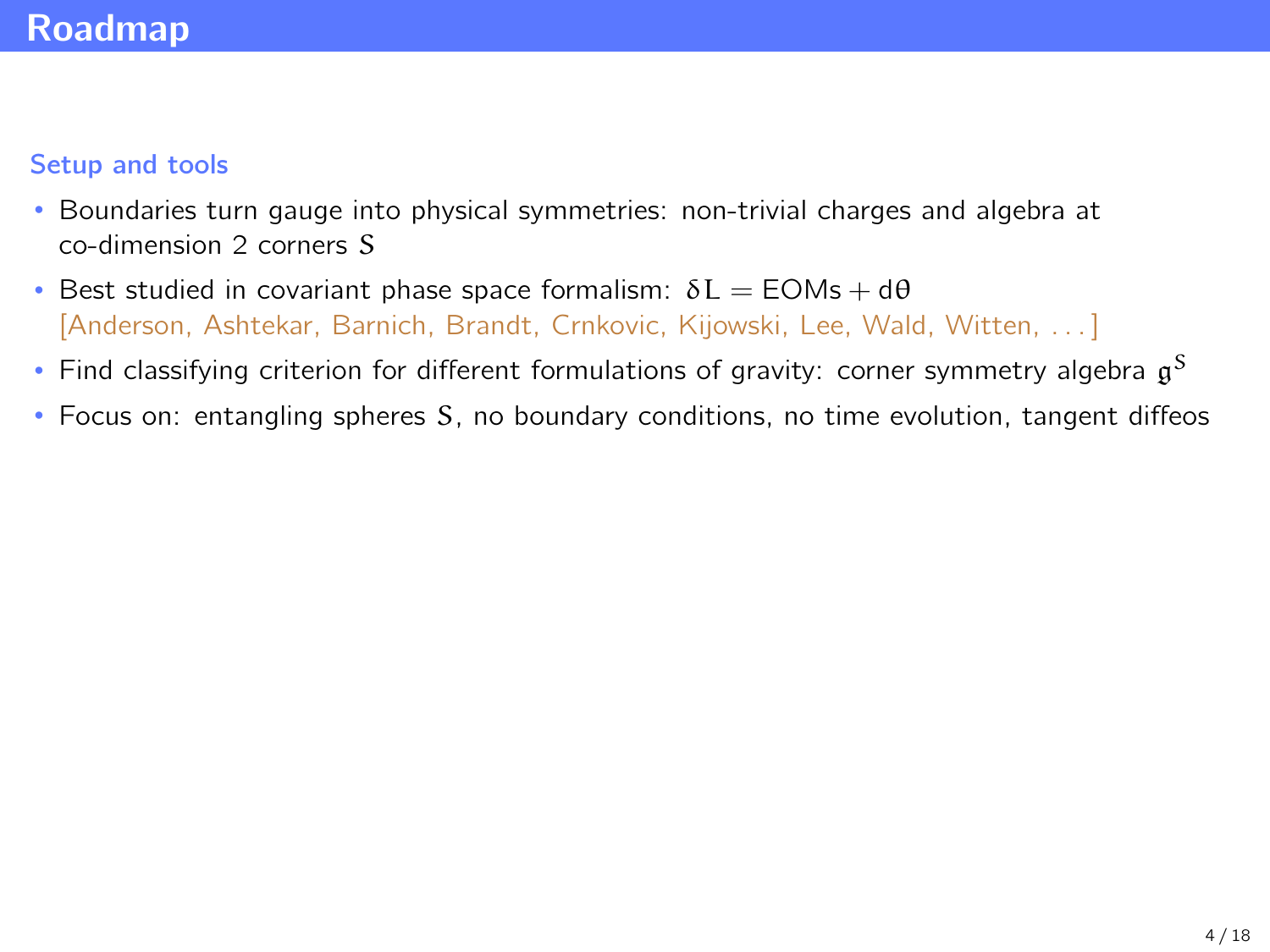### [Roadmap](#page-5-0)

#### Setup and tools

- Boundaries turn gauge into physical symmetries: non-trivial charges and algebra at co-dimension 2 corners S
- Best studied in covariant phase space formalism:  $\delta L = EOMs + d\theta$ [Anderson, Ashtekar, Barnich, Brandt, Crnkovic, Kijowski, Lee, Wald, Witten, . . . ]
- $\bullet$  Find classifying criterion for different formulations of gravity: corner symmetry algebra  $\mathfrak{g}^{\mathsf{S}}$
- Focus on: entangling spheres S, no boundary conditions, no time evolution, tangent diffeos

### Simple, yet deep result

- For any formulation F of gravity, the symplectic potential is the sum of
	- $\,$ a universal bulk piece, canonical GR  $\,\rightarrow$  gives diff $\mathrm{(S)}$ C  $\mathfrak{g}^{\mathrm{S}}$
	- $\,$  a corner piece  $\rightarrow$  adds extra charges and components to  $\, \mathfrak{g}^{\mathrm{S}} \,$

 $\theta_F = \theta_{GR} + d\theta_{F/GR} + \delta L_{F/GR}$ 

Different formulations have different corner algebras  $\rightarrow$  potentially inequivalent quantizations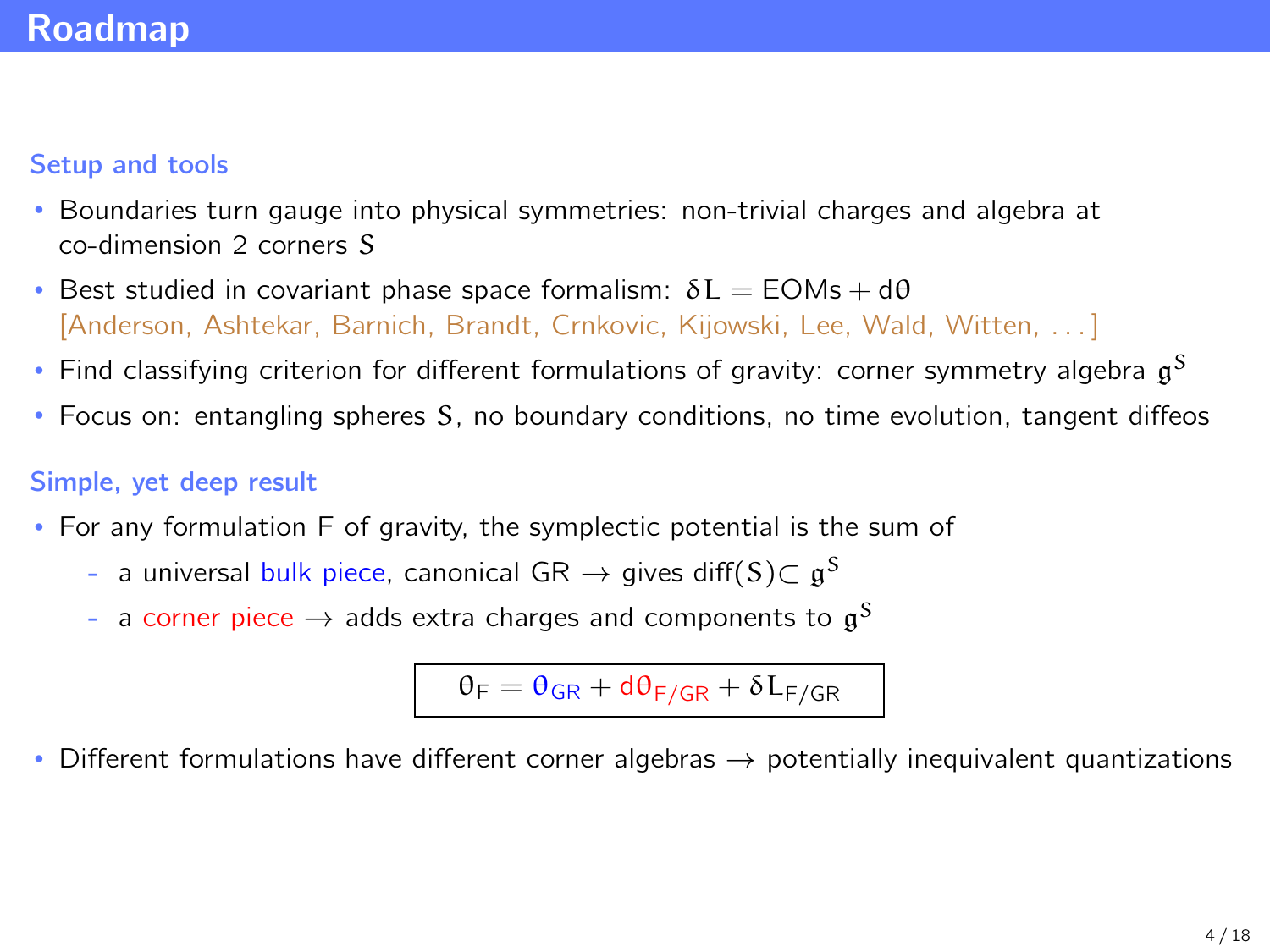### <span id="page-7-0"></span>Potentials

- Einstein-Hilbert Lagrangian  $L_{EH} = \epsilon R$
- Potential

$$
\theta_{EH} = \tilde{\epsilon} n^{\mu} \nabla^{\nu} (\delta g_{\mu\nu} - g_{\mu\nu} g^{\alpha\beta} \delta g_{\alpha\beta})
$$
  
= 
$$
\tilde{\epsilon} (K g^{\mu\nu} - K^{\mu\nu}) \delta g_{\mu\nu} + d(\sqrt{q} s_{\mu} \delta n^{\mu}) - 2\delta(\tilde{\epsilon} K)
$$
  
= 
$$
\theta_{GR} + d\theta_{EH/GR} - 2\delta(\tilde{\epsilon} K)
$$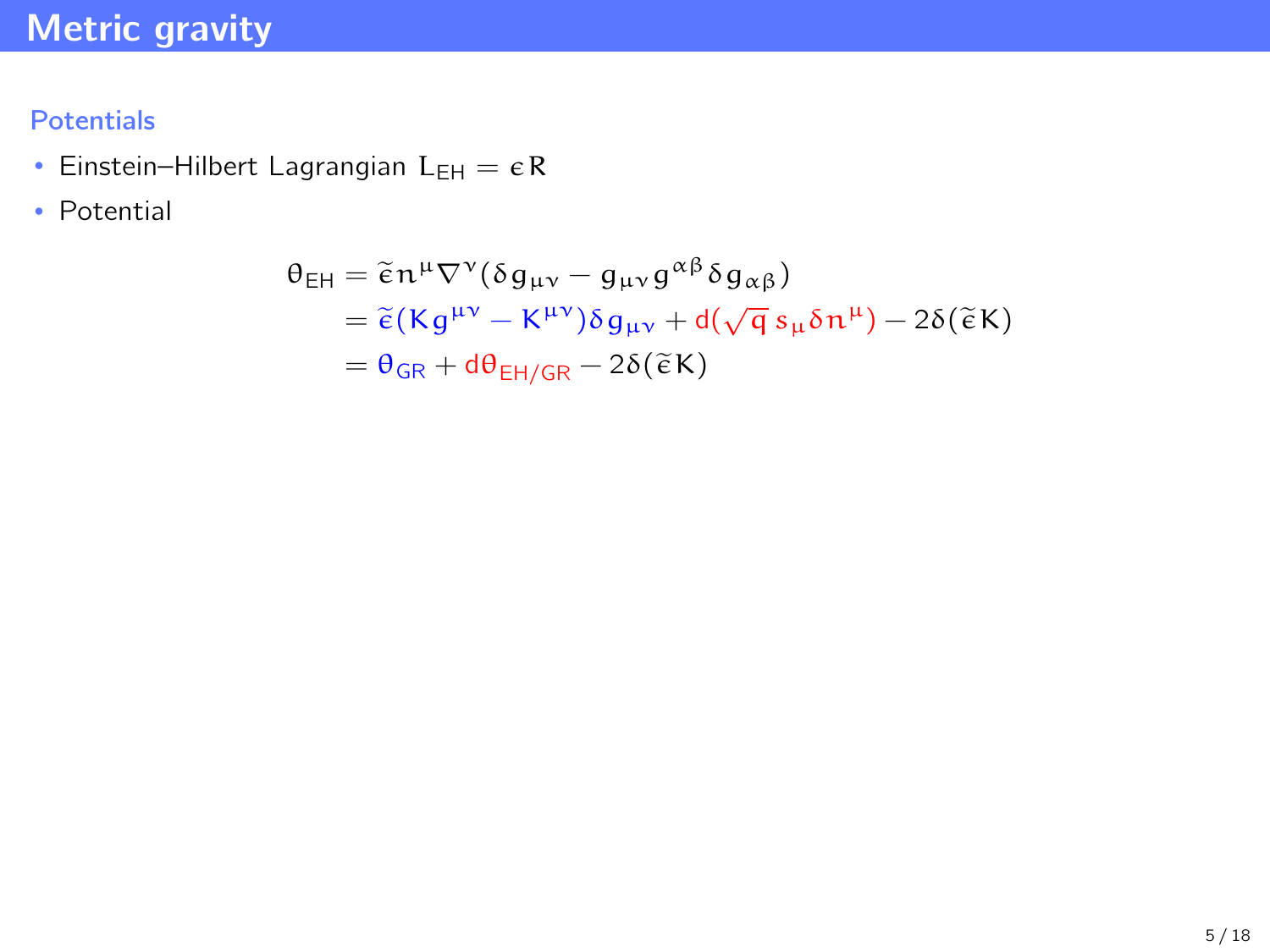### **Potentials**

- Einstein–Hilbert Lagrangian  $L_{EH} = \epsilon R$
- Potential

$$
\theta_{EH} = \tilde{\epsilon} n^{\mu} \nabla^{\nu} (\delta g_{\mu\nu} - g_{\mu\nu} g^{\alpha\beta} \delta g_{\alpha\beta})
$$
  
= 
$$
\tilde{\epsilon} (K g^{\mu\nu} - K^{\mu\nu}) \delta g_{\mu\nu} + d(\sqrt{q} s_{\mu} \delta n^{\mu}) - 2\delta(\tilde{\epsilon} K)
$$
  
= 
$$
\theta_{GR} + d\theta_{EH/GR} - 2\delta(\tilde{\epsilon} K)
$$

#### Relative Lagrangians

• This is due to the well-known fact that

$$
L_{EH} = L_{GR} + dL_{EH/GR} = \varepsilon (R^{(3)} - K^2 + K^{\mu\nu} K_{\mu\nu}) + 2d(\tilde{\varepsilon} n_{\mu}(n^{\mu}K - a^{\mu}))
$$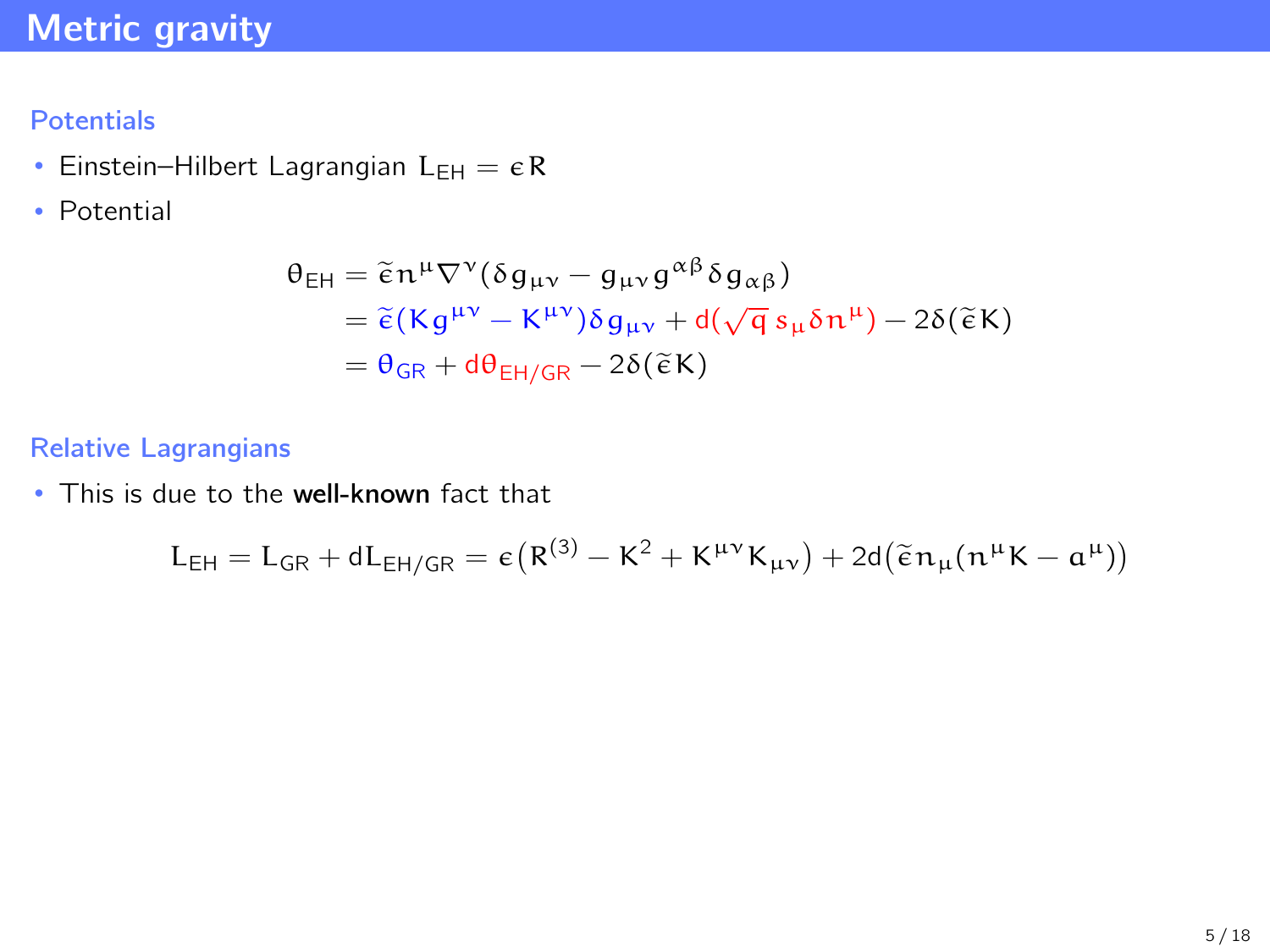### **Potentials**

- Einstein–Hilbert Lagrangian  $L_{FH} = \epsilon R$
- Potential

$$
\theta_{EH} = \tilde{\epsilon} n^{\mu} \nabla^{\nu} (\delta g_{\mu\nu} - g_{\mu\nu} g^{\alpha\beta} \delta g_{\alpha\beta})
$$
  
= 
$$
\tilde{\epsilon} (K g^{\mu\nu} - K^{\mu\nu}) \delta g_{\mu\nu} + d(\sqrt{q} s_{\mu} \delta n^{\mu}) - 2\delta(\tilde{\epsilon} K)
$$
  
= 
$$
\theta_{GR} + d\theta_{EH/GR} - 2\delta(\tilde{\epsilon} K)
$$

#### Relative Lagrangians

• This is due to the well-known fact that

$$
L_{EH} = L_{GR} + dL_{EH/GR} = \varepsilon (R^{(3)} - K^2 + K^{\mu\nu} K_{\mu\nu}) + 2d(\tilde{\varepsilon} n_{\mu}(n^{\mu}K - a^{\mu}))
$$

• But really follows from the less-known fact that

$$
\delta L_{EH/GR} + d\theta_{EH/GR} = \theta_{EH} - \theta_{GR}
$$

- Boundary Lagrangians (may) have symplectic potentials, which contribute as corner terms [Freidel, Perez, Pranzetti, 2016] [MG, Jai-akson, 2019] [Harlow, Wu, 2019] [Wieland, 2017]
- Corner terms are not ambiguities, but features  $\rightarrow$  formulation-dependent charges and algebra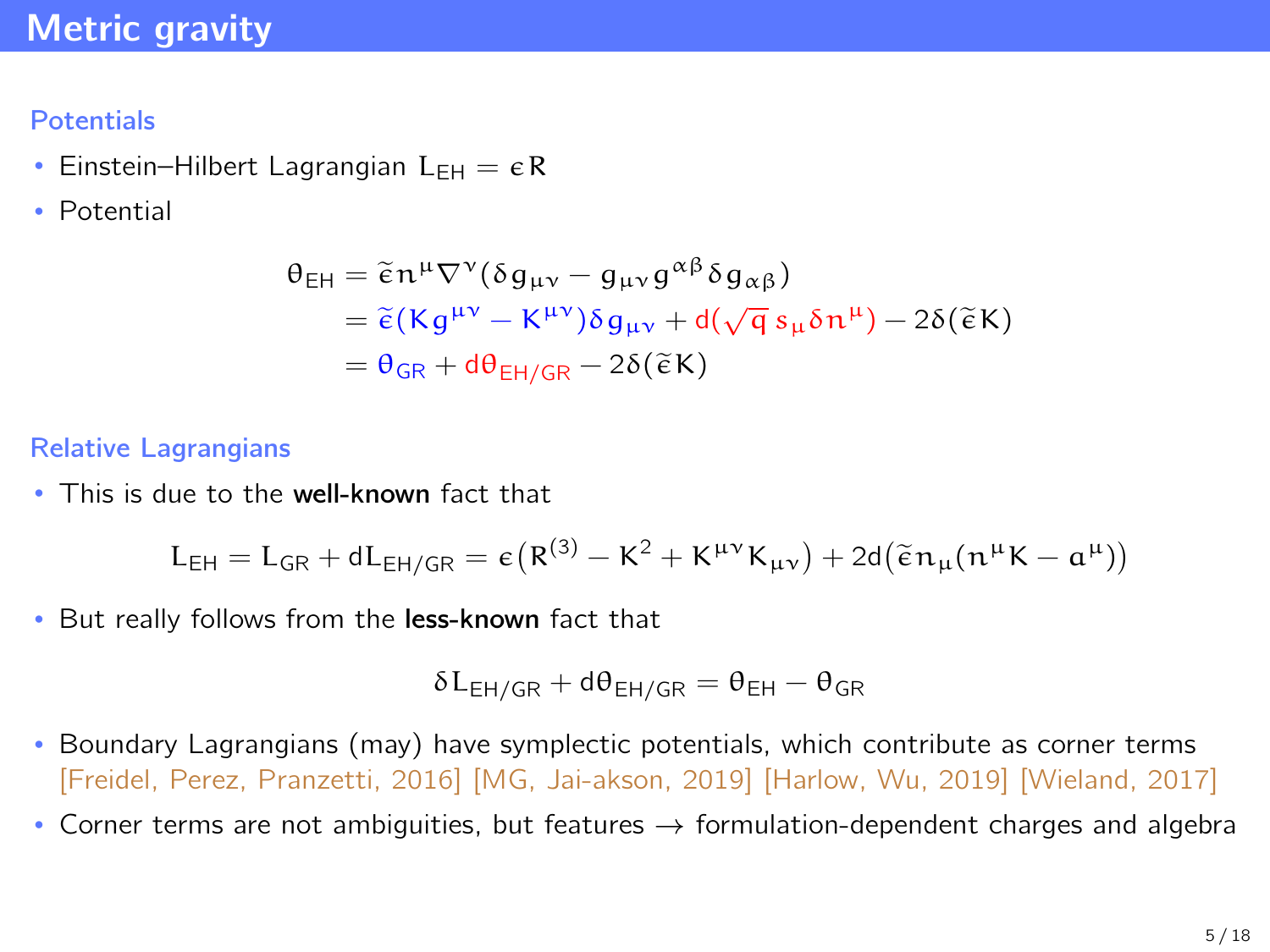#### Bulk generators

- Consider a diffeomorphism  $\delta_{\xi}$
- Bulk piece: spatial diffeo constraint ↔ momentum conservation

$$
\mathcal{H}^{\Sigma}_{GR}=\mathcal{H}^{\Sigma}_{EH}=-\int_{\Sigma}\xi_{\mu}\nabla_{\nu}P^{\mu\nu}\approx0
$$

- Algebra  $\{\mathcal{H}[\xi],\mathcal{H}[\zeta]\} = \mathcal{H}[\xi,\zeta]$
- How exactly is it represented?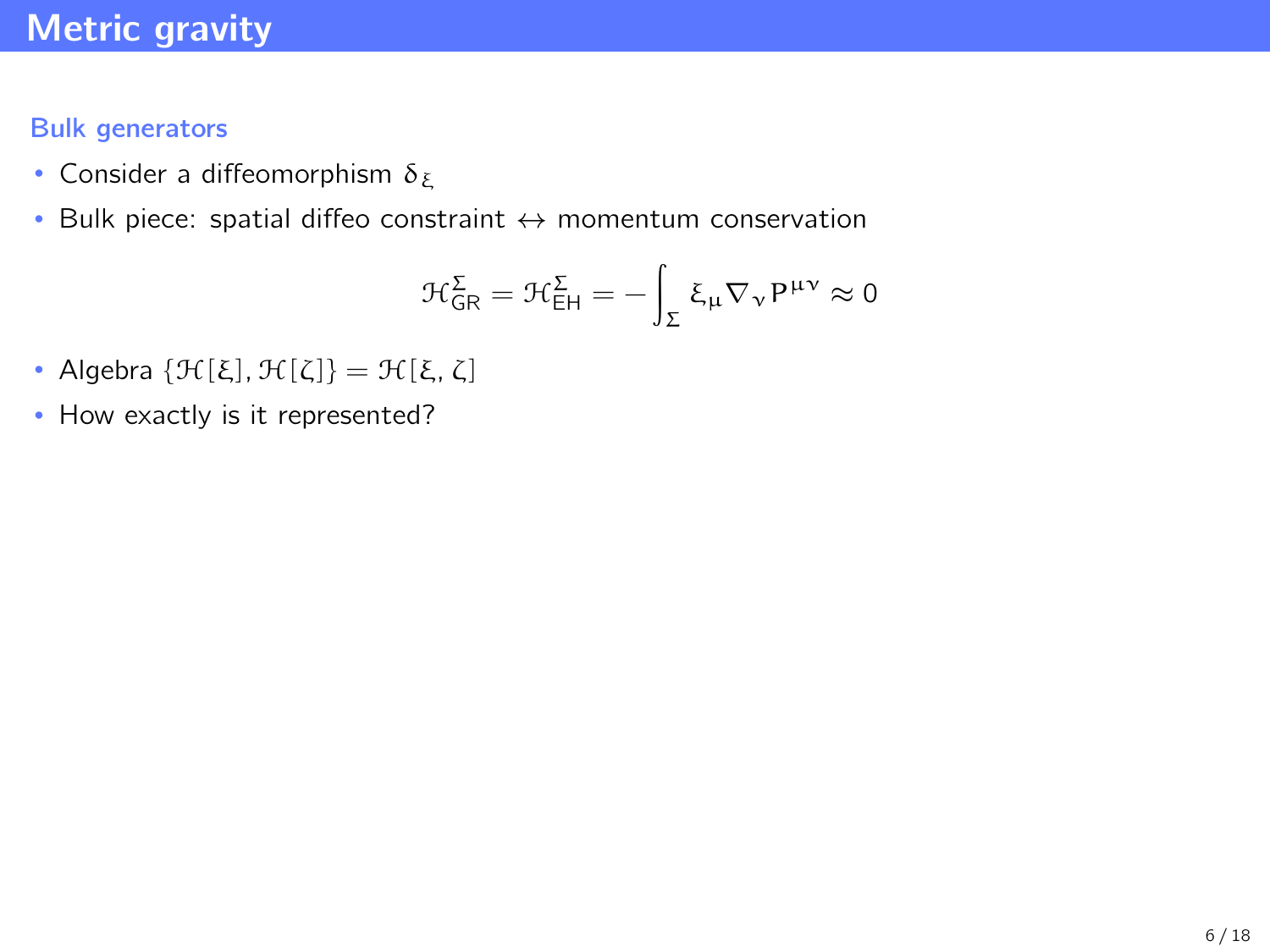### Bulk generators

- Consider a diffeomorphism  $\delta_{\xi}$
- Bulk piece: spatial diffeo constraint  $\leftrightarrow$  momentum conservation

$$
\mathcal{H}^{\Sigma}_{GR}=\mathcal{H}^{\Sigma}_{EH}=-\int_{\Sigma}\,\xi_{\mu}\nabla_{\nu}P^{\mu\nu}\approx0
$$

- Algebra  $\{\mathcal{H}[\xi],\mathcal{H}[\zeta]\} = \mathcal{H}[\xi,\zeta]$
- How exactly is it represented?

### Corner charges and algebra

- GR: Brown–York charge  $\mathcal{H}_{\mathsf{GR}}^{\mathsf{S}}=\Big[$  $s<sub>μ</sub>$ ξ<sub>ν</sub> Ρ<sup>μν</sup>
	- vanishing if  $\xi|_S = 0$
	- leads to universal component  $\mathfrak{g}^S_{\mathsf{GR}}=\mathsf{diff}(\mathsf{S})$
- EH: Komar charge  $\mathcal{H}_{\textsf{EH}}^{\textsf{S}}=\Big[$  $s^{\epsilon_{\mu\nu}\nabla^{\mu}\xi^{\nu}}$ 
	- non-vanishing if  $\xi|_S = 0 \rightarrow$  leads to an extra  $\mathfrak{sl}(2,\mathbb{R})_+$
	- 2 + 2 decomposition reveals  $\mathfrak{g}_{\text{EH}}^{\text{S}} = \text{diff}(\text{S}) \ltimes \mathfrak{sl}(2,\mathbb{R})_{\perp}$  [Donnelly, Freidel, 2016]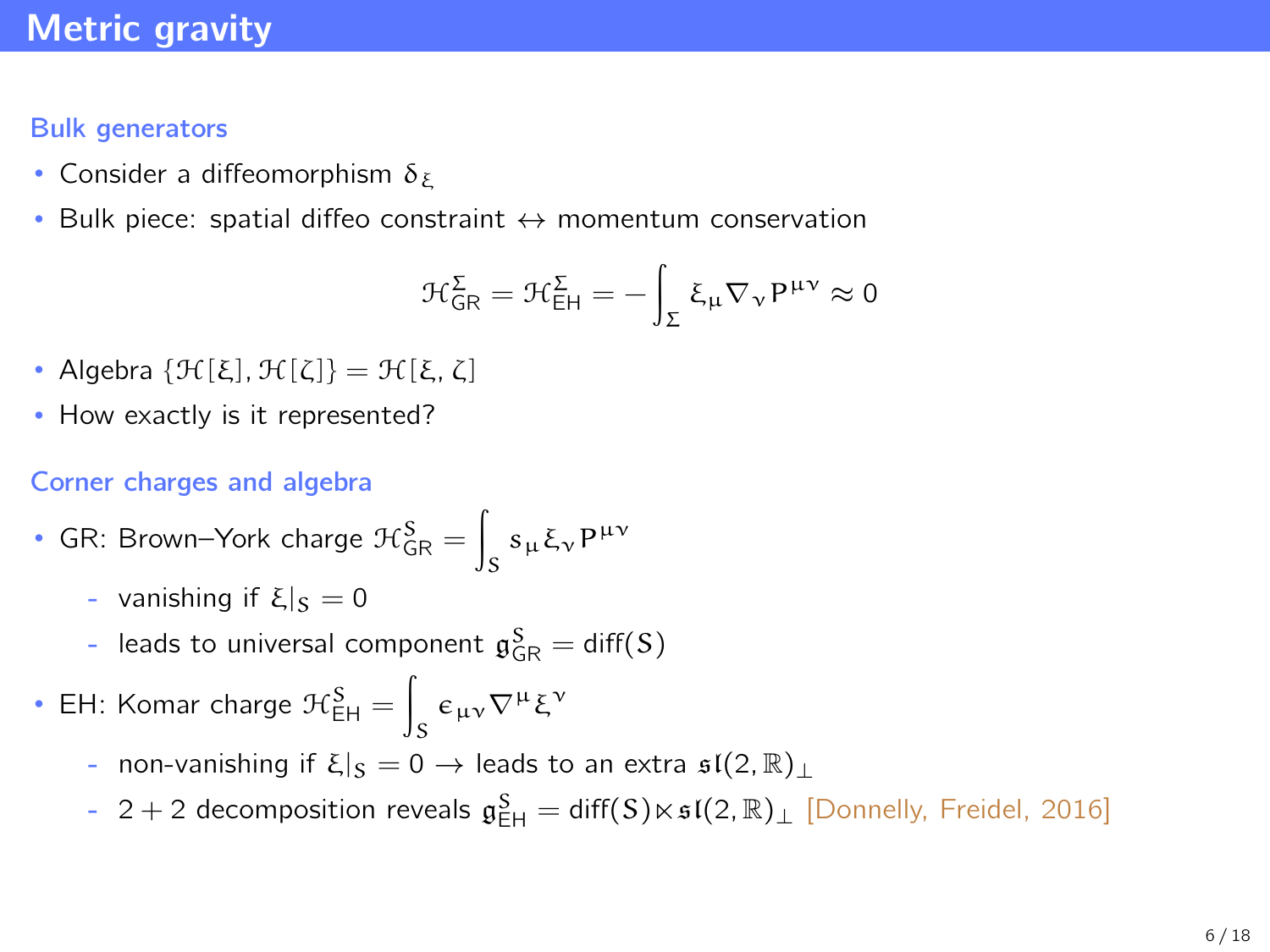|                                   | Corner symmetries $g^S$ |                                       |                                            |                    |        |
|-----------------------------------|-------------------------|---------------------------------------|--------------------------------------------|--------------------|--------|
| Formulation of gravity            | diff(S)                 | $\mathfrak{sl}(2,\mathbb{R})_{\perp}$ | $\mathfrak{sl}(2,\mathbb{R})_{\mathbb{L}}$ | $\mathfrak{su}(2)$ | boosts |
| Canonical general relativity (GR) |                         |                                       |                                            |                    |        |
| Einstein-Hilbert (EH)             |                         |                                       |                                            |                    |        |
| Einstein-Cartan (EC)              |                         |                                       |                                            |                    |        |
| Einstein-Cartan-Holst time gauge  |                         |                                       |                                            |                    |        |
| Einstein-Cartan-Holst (ECH)       |                         |                                       |                                            |                    |        |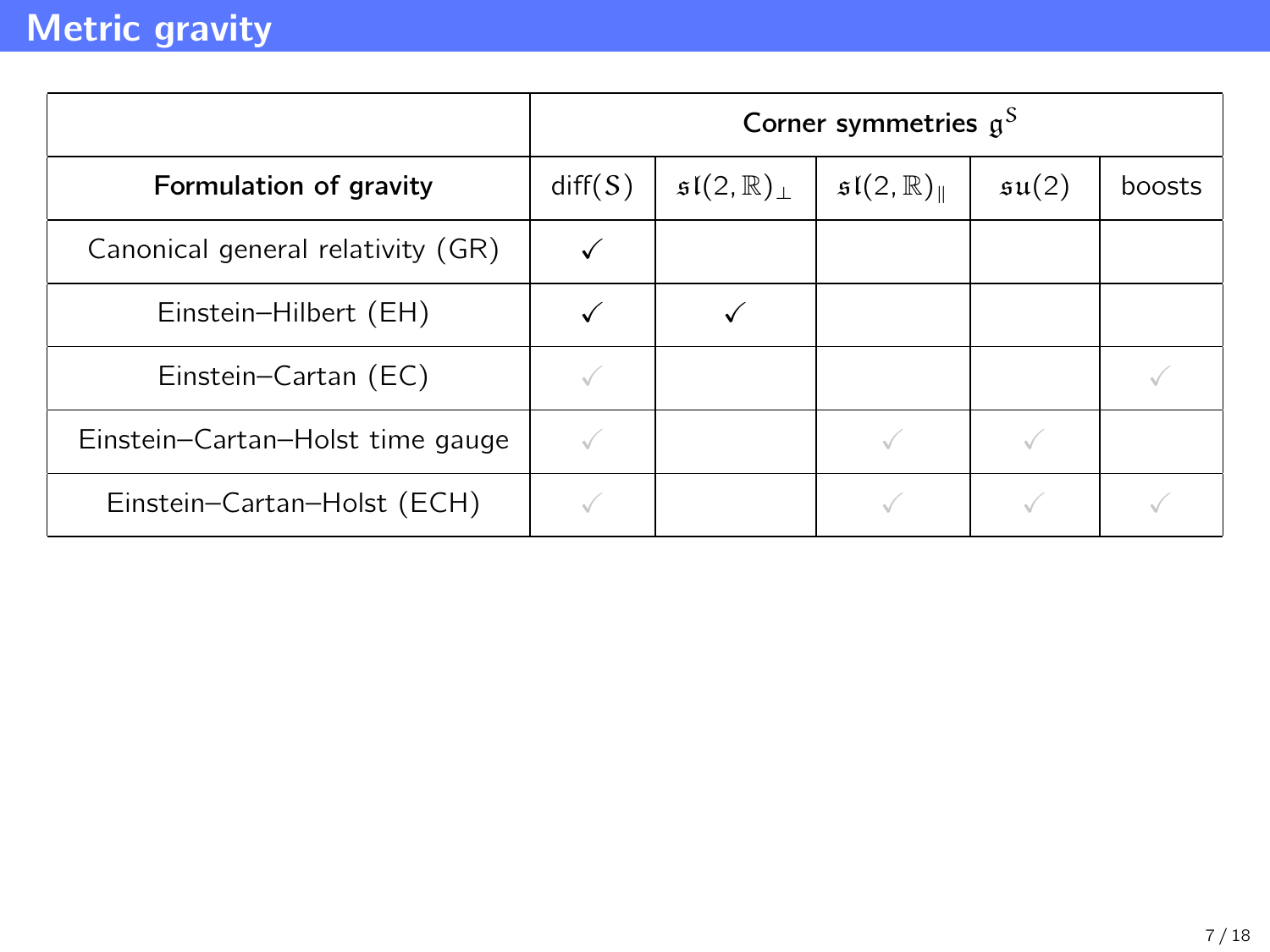|                                   | Corner symmetries $g^S$ |                                       |                                            |                    |        |
|-----------------------------------|-------------------------|---------------------------------------|--------------------------------------------|--------------------|--------|
| Formulation of gravity            | diff(S)                 | $\mathfrak{sl}(2,\mathbb{R})_{\perp}$ | $\mathfrak{sl}(2,\mathbb{R})_{\mathbb{L}}$ | $\mathfrak{su}(2)$ | boosts |
| Canonical general relativity (GR) |                         |                                       |                                            |                    |        |
| Einstein-Hilbert (EH)             |                         |                                       |                                            |                    |        |
| Einstein-Cartan (EC)              |                         |                                       |                                            |                    |        |
| Einstein-Cartan-Holst time gauge  |                         |                                       |                                            |                    |        |
| Einstein-Cartan-Holst (ECH)       |                         |                                       |                                            |                    |        |

### Back to our motivations

- Different formulations of gravity reveal different components of  $\mathfrak{g}^{\mathsf{S}}$
- If  $\mathfrak{g}^{\mathsf{S}}$  plays a role in quantizing gravity, what is the full symmetry algebra?
- Bigger algebra: more quantum numbers (handles) to reconstruct bulk dof and dynamics
- Let us continue justifying why
	- this has to do with quantum gravity
	- looking at extra components of  $\mathfrak{g}^{\mathcal{S}}$  has physical implications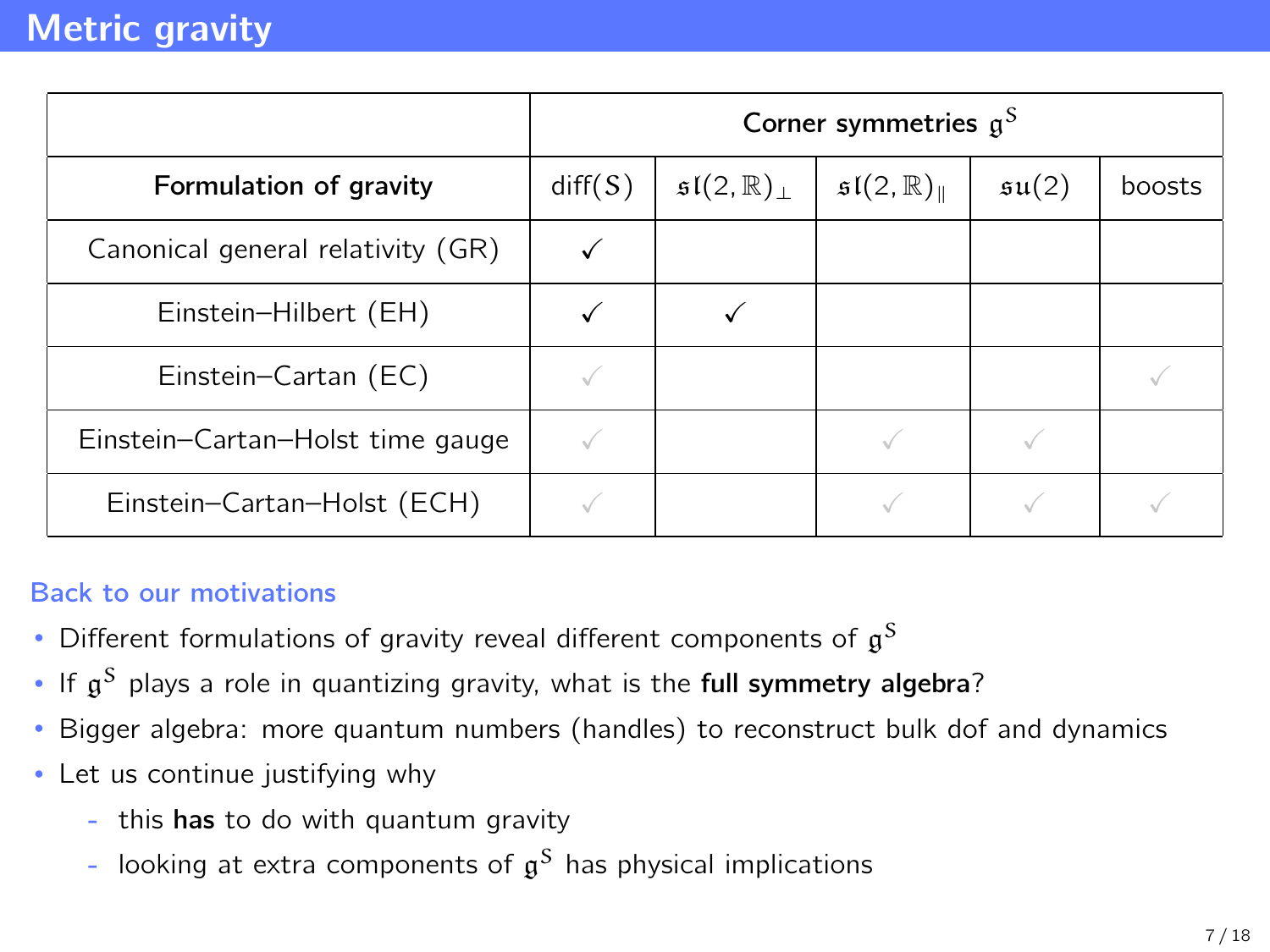### <span id="page-14-0"></span>**Strategy**

- Start from BF theory  $L_{BF} = B_{IJ} \wedge F^{IJ}[\omega] \rightarrow \theta_{BF} = B_{IJ} \wedge \delta \omega^{IJ}$
- Impose simplicity  $B_{II} = E_{II}[e] = (* + \beta)(e \wedge e)_{II}$
- Work without time gauge to access boosts [Alexandrov, MG, Livine, Noui, ...]
- Use internal normal  $\boldsymbol{\mathfrak{n}}^{\text{I}}$  [Peldan, Alexandrov, Bodendorfer, Thurn, Thiemann, Wieland]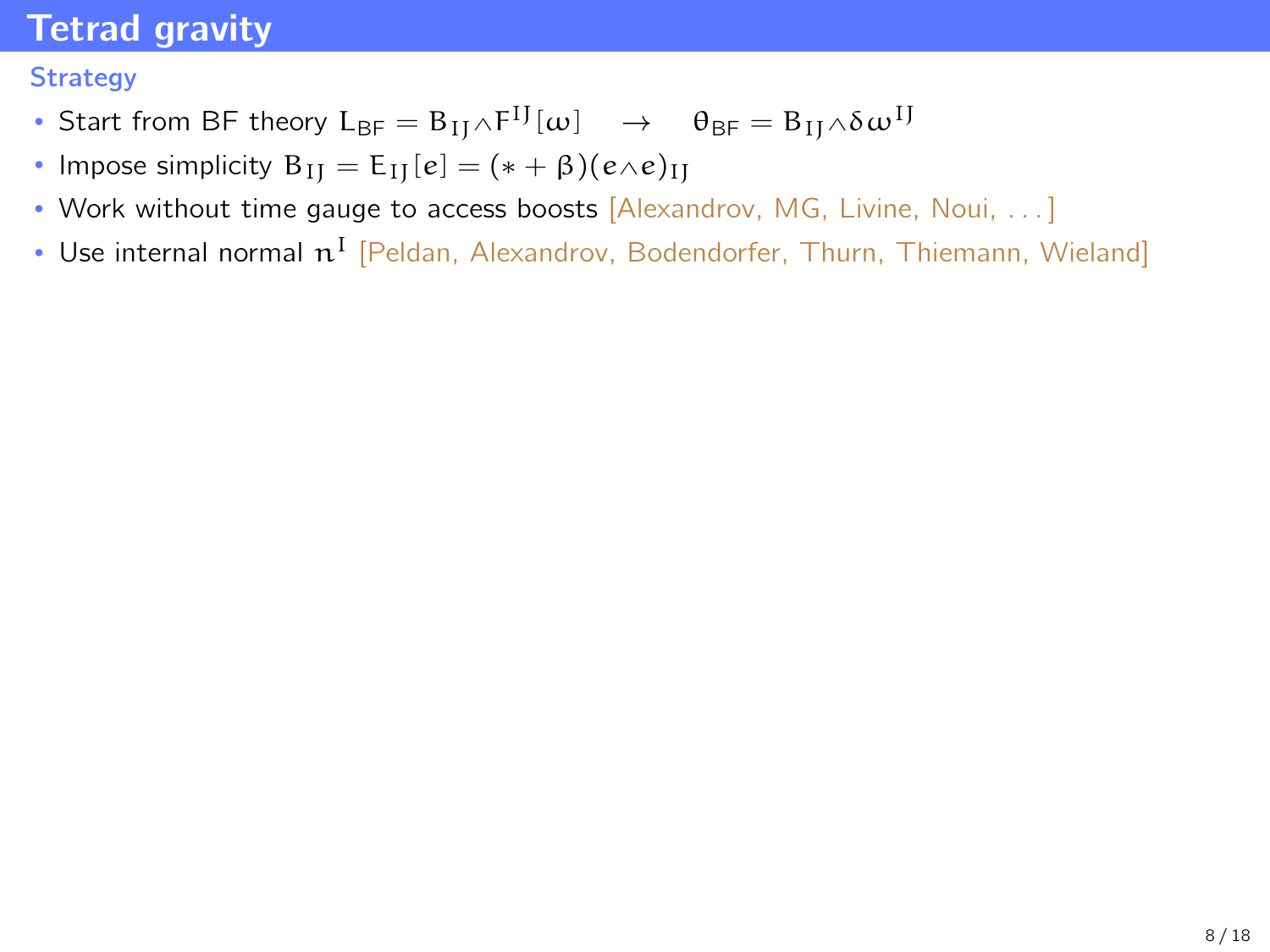### **Strategy**

- Start from BF theory  $L_{BF} = B_{IJ} \wedge F^{IJ}[\omega] \rightarrow \theta_{BF} = B_{IJ} \wedge \delta \omega^{IJ}$
- Impose simplicity  $B_{II} = E_{II}[e] = (* + \beta)(e \wedge e)_{II}$
- Work without time gauge to access boosts [Alexandrov, MG, Livine, Noui, ...]
- Use internal normal  $\boldsymbol{\mathfrak{n}}^{\text{I}}$  [Peldan, Alexandrov, Bodendorfer, Thurn, Thiemann, Wieland]

#### **Decomposition**

• Introduce boost and spin 2-forms and 1-forms (frames)

$$
B_{IJ} \stackrel{\Sigma}{=} B_{[I} n_{J]} + \varepsilon_{IJ}{}^{K} S_{K} \qquad B_{I} = \frac{1}{2} (b \times b)_{I} \qquad S_{I} = \frac{1}{2} (s \times s)_{I}
$$

• Decompose connection as

$$
\omega^{IJ} = K^{[I} \mathfrak{n}^{J]} + \Gamma^{IJ} \hspace{1cm} K^I = \mathsf{d}_\omega \mathfrak{n}^I
$$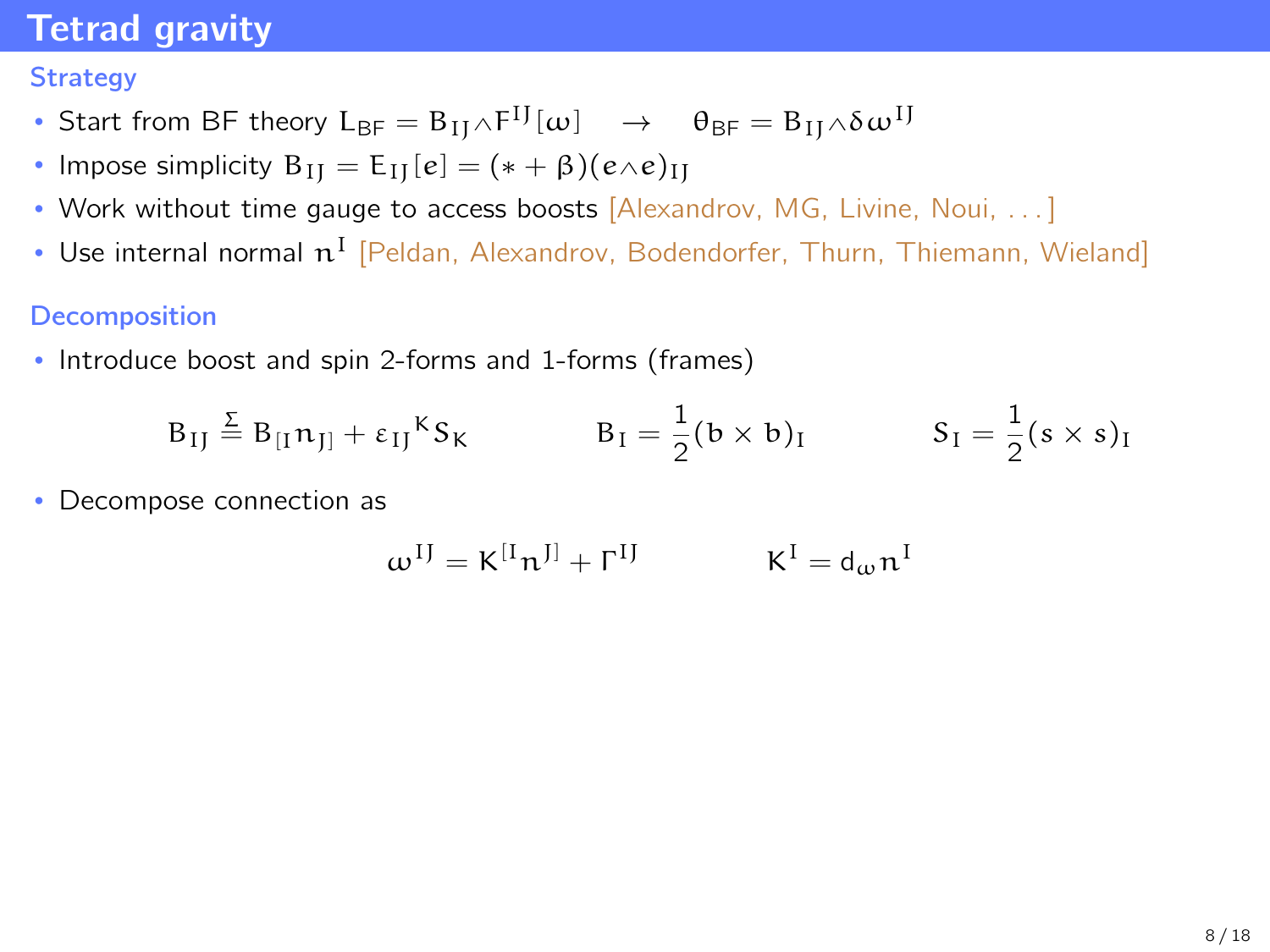### **Strategy**

- Start from BF theory  $L_{BF} = B_{IJ} \wedge F^{IJ}[\omega] \rightarrow \theta_{BF} = B_{IJ} \wedge \delta \omega^{IJ}$
- Impose simplicity  $B_{II} = E_{II}[e] = (* + \beta)(e \wedge e)_{II}$
- Work without time gauge to access boosts [Alexandrov, MG, Livine, Noui, ...]
- Use internal normal  $\boldsymbol{\mathfrak{n}}^{\text{I}}$  [Peldan, Alexandrov, Bodendorfer, Thurn, Thiemann, Wieland]

#### **Decomposition**

• Introduce boost and spin 2-forms and 1-forms (frames)

$$
B_{IJ} \stackrel{\Sigma}{=} B_{[I} n_{J]} + \varepsilon_{IJ}{}^{K} S_{K} \qquad B_{I} = \frac{1}{2} (b \times b)_{I} \qquad S_{I} = \frac{1}{2} (s \times s)_{I}
$$

• Decompose connection as

$$
\omega^{IJ} = K^{[I} \mathfrak{n}^{J]} + \Gamma^{IJ} \qquad \qquad K^I = \mathsf{d}_\omega \mathfrak{n}^I
$$

• Bulk + corner decomposition (up to total  $\delta$ )

$$
\theta_\text{BF} = B_I \wedge \delta K^I - d_\Gamma s_I \wedge s^I + d\left(B_I \delta n^I - \frac{1}{2} s_I \wedge \delta s^I\right)
$$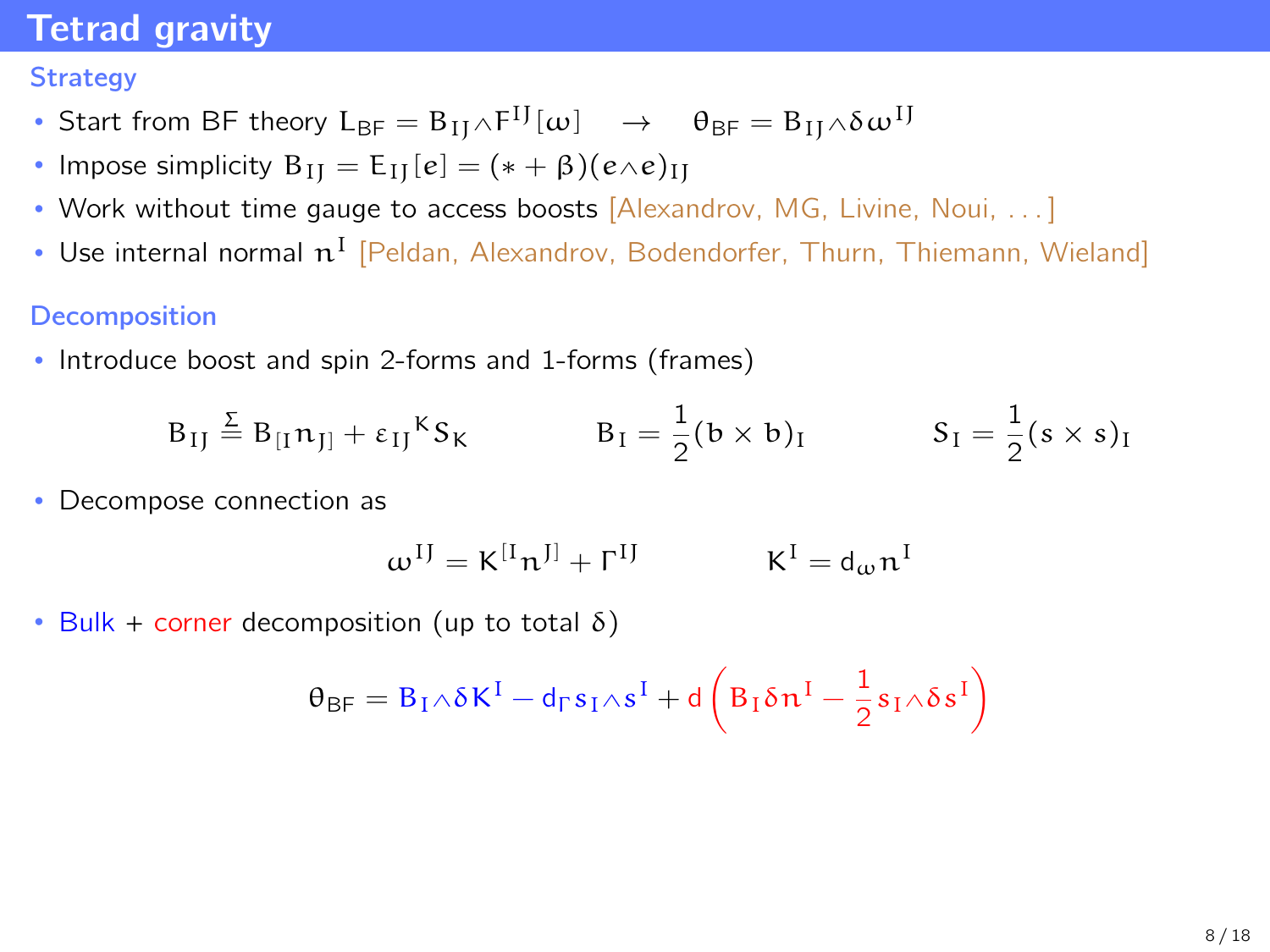### **Strategy**

- Start from BF theory  $L_{BF} = B_{IJ} \wedge F^{IJ}[\omega] \rightarrow \theta_{BF} = B_{IJ} \wedge \delta \omega^{IJ}$
- Impose simplicity  $B_{II} = E_{II}[e] = (* + \beta)(e \wedge e)_{II}$
- Work without time gauge to access boosts [Alexandrov, MG, Livine, Noui, ...]
- Use internal normal  $\boldsymbol{\mathfrak{n}}^{\text{I}}$  [Peldan, Alexandrov, Bodendorfer, Thurn, Thiemann, Wieland]

### Decomposition

• Introduce boost and spin 2-forms and 1-forms (frames)

$$
B_{IJ} \stackrel{\Sigma}{=} B_{[I} n_{J]} + \varepsilon_{IJ}{}^{K} S_{K} \qquad B_{I} = \frac{1}{2} (b \times b)_{I} \qquad S_{I} = \frac{1}{2} (s \times s)_{I}
$$

• Decompose connection as

$$
\omega^{IJ} = K^{[I} \mathfrak{n}^{J]} + \Gamma^{IJ} \hspace{1cm} K^I = d_\omega \mathfrak{n}^I
$$

• Bulk + corner decomposition (up to total  $\delta$ )

$$
\theta_\text{BF} = B_I \wedge \delta K^I - d_\Gamma s_I \wedge s^I + d\left(B_I \delta n^I - \frac{1}{2} s_I \wedge \delta s^I\right)
$$

• Simplicity is now  $B_I = E_I$  and  $s_I = \sqrt{\beta} e_I$ 

$$
\theta_{\text{ECH}} \approx E_I \wedge \delta K^I + d \left( E_I \delta n^I - \frac{\beta}{2} e_I \wedge \delta e^I \right)
$$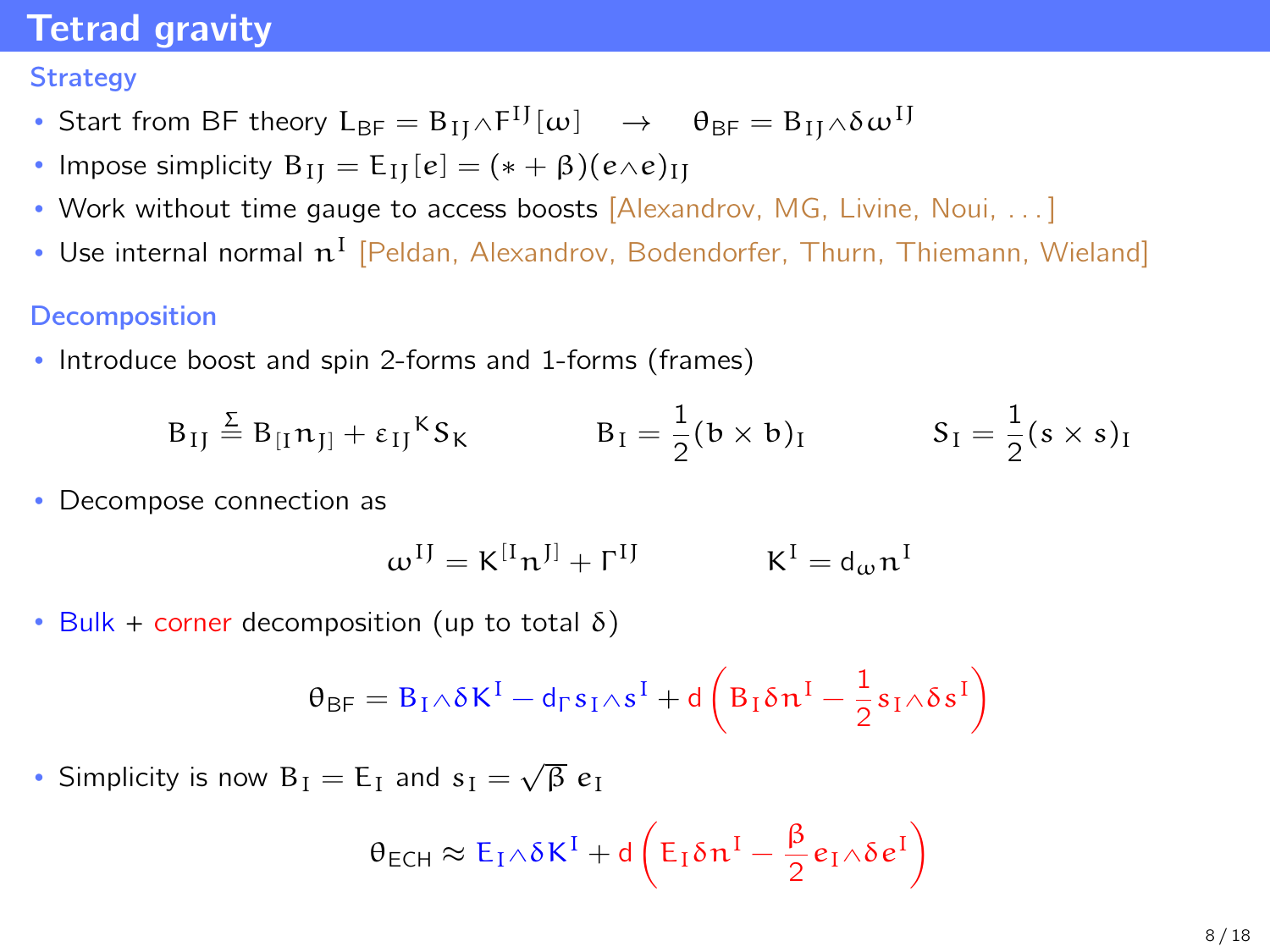### From bulk to corner

• Introducing 4-momentum aspect  $P^1 \equiv (K \times e)^1$ , we have  $\theta_{\sf ECH} \approx \theta_{\sf GR} + \theta_{\sf ECH/GR}$  since

$$
P^{\mu\nu}\delta g_{\mu\nu}=P_I{\scriptstyle\wedge}\delta e^I=E_I{\scriptstyle\wedge}\delta K^I+\delta(\dots)
$$

• Shift emphasis from bulk to corner using  $\beta(e{\wedge}e)_{\rm IJ}{\wedge}\delta\omega^{\rm IJ}[e]\approx-\beta{\rm d}(e_{\rm I}{\wedge}\delta e^{\rm I})$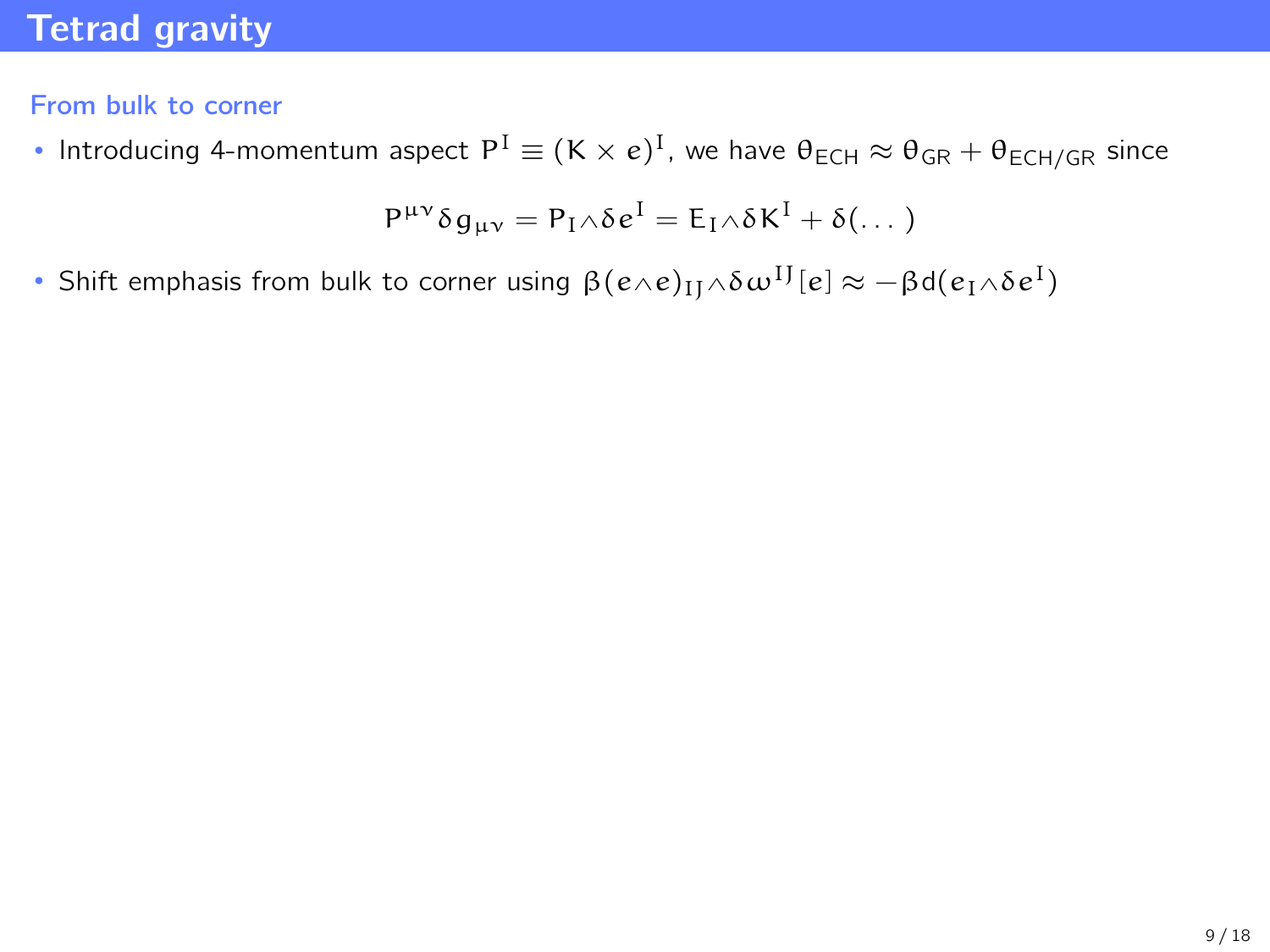### From bulk to corner

• Introducing 4-momentum aspect  $P^1 \equiv (K \times e)^1$ , we have  $\theta_{\sf ECH} \approx \theta_{\sf GR} + \theta_{\sf ECH/GR}$  since

$$
P^{\mu\nu}\delta g_{\mu\nu}=P_I{\scriptstyle\wedge}\delta\hskip.7pt e^I=E_I{\scriptstyle\wedge}\delta K^I+\delta(\dots)
$$

• Shift emphasis from bulk to corner using  $\beta(e{\wedge}e)_{\rm IJ}{\wedge}\delta\omega^{\rm IJ}[e]\approx-\beta{\rm d}(e_{\rm I}{\wedge}\delta e^{\rm I})$ 

#### Generators and charges

- Diffeomorphisms
	- constraint  $\nabla_{\mathbf{v}} \mathsf{P}^{\mu \nu} \approx 0$  as a conservation  $\mathsf{d}_\Gamma \mathsf{P}^{\mathsf{T}} \approx 0$
	- charge gives usual  $\mathcal{H}_{\sf ECH}^{\sf S}[\xi]=\int_{\:\raisebox{1pt}{\text{\circle*{1.5}}}} \xi\lrcorner\, {\sf E}_{\sf IJ}\, \pmb{\omega}^{\sf I J}$  (contains topological Komar charge) S [De Paoli, Speziale, Oliveri, 2018, 2020] [Perry, Godazgar, Godazgar, 2020]
- Lorentz transformations
	- Gauss constraint as charge conservation  $d_{\omega}E_{II} \approx 0$
	- Lorentz charges  $\mathcal{H}_{\mathsf{ECH}}^{\mathsf{S}}[\alpha] = \int_{\mathsf{S}} \alpha^{\text{IJ}} \mathsf{E}_{\text{IJ}}$  with boosts and rotations since

$$
E_{IJ}=E_{[I}n_{J]}+\beta\,\epsilon_{IJ}{}^K(e\times e)_K
$$

• Algebra  $\mathfrak{g}^S_{\mathsf{ECH}}$  contains diff(S) and an ultra-local  $\mathfrak{sl}(2,\mathbb{C})$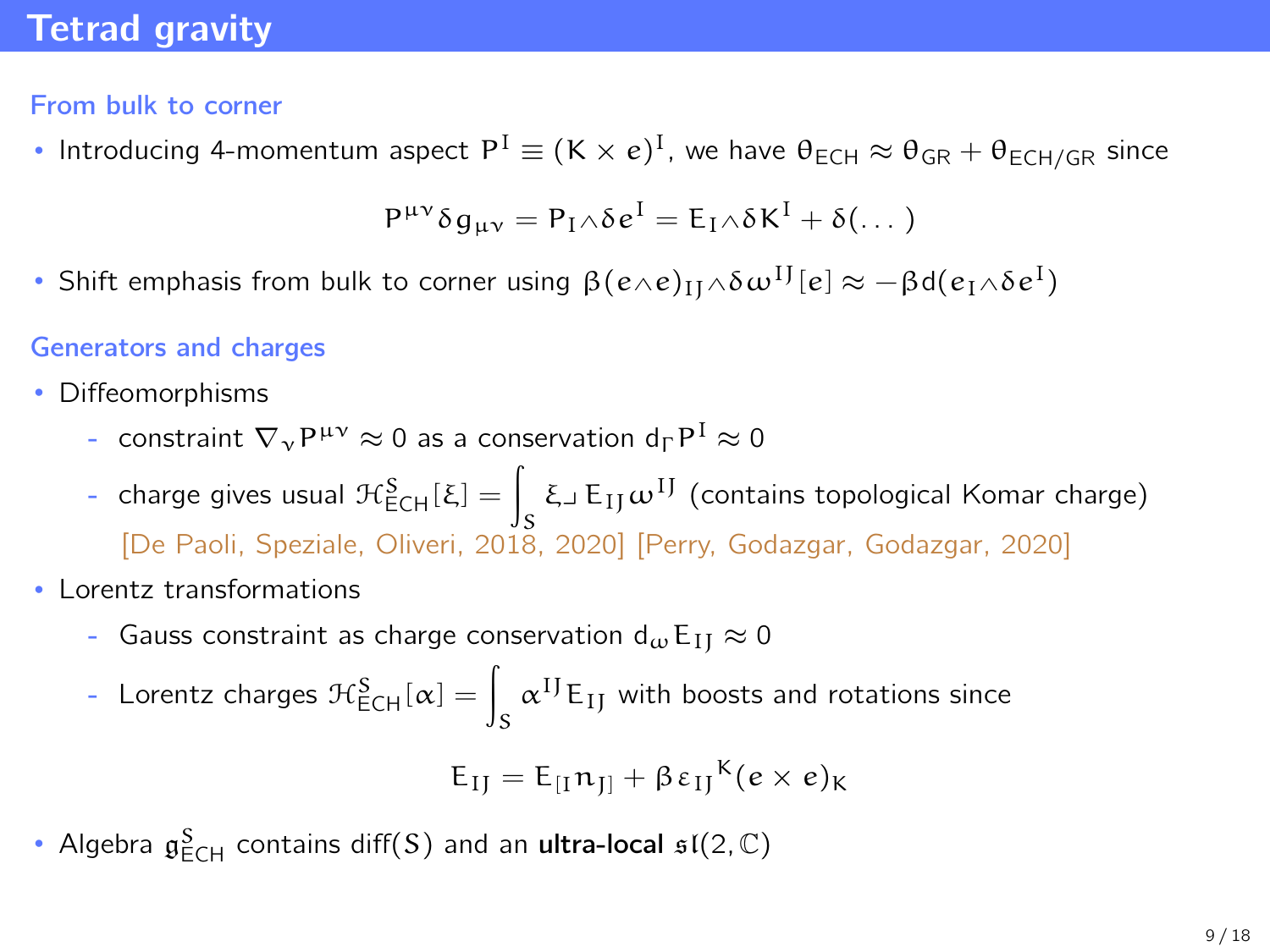## <span id="page-20-0"></span>[Zooming on the corner](#page-20-0)

Hierarchy of phase spaces, geometrical, and algebraic structures

• Go back and focus on BF corner phase space  $\theta_{\text{BF}} = B_I \delta n^I - \frac{\beta}{2}$  $\frac{p}{2}e_1 \wedge \delta e^{\mathbf{I}}$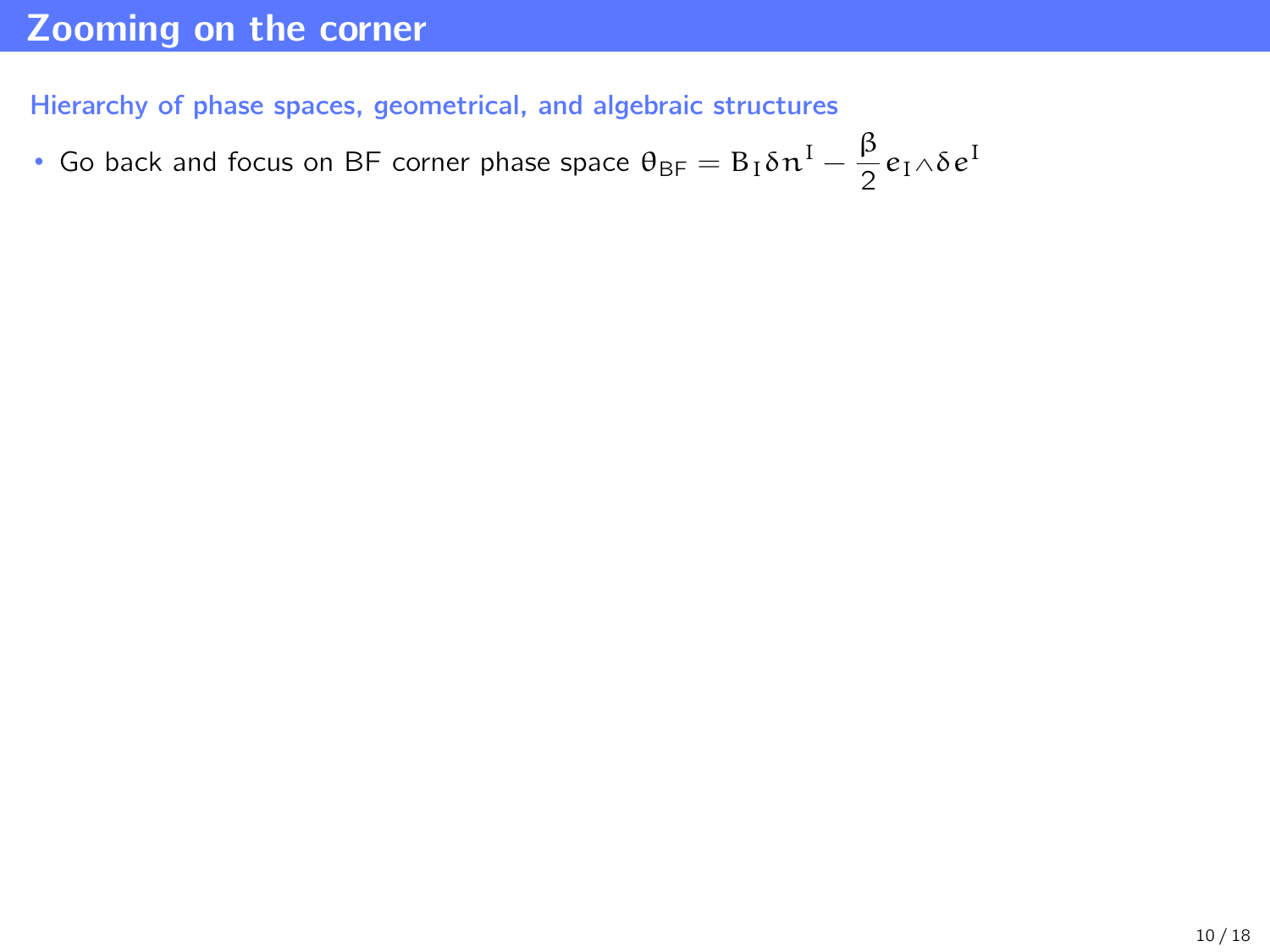### [Zooming on the corner](#page-20-0)

#### Hierarchy of phase spaces, geometrical, and algebraic structures

- Go back and focus on BF corner phase space  $\theta_{\text{BF}} = B_I \delta n^I \frac{\beta}{2}$  $\frac{p}{2}e_1 \wedge \delta e^{\mathbf{I}}$
- Comes from precursor Poincaré–Heisenberg phase space
- Massive particle analogy
	- momentum  $p^I = \gamma n^I = \beta^{-1} n^I$
	- Pauli–Lubanski vector  $W^I = \gamma S^I$
	- Casimirs  $\rm p^2=-m^2=-\gamma^2$  and  $\rm W^2=m^2$ s $(\rm s+1)$ , and  $\rm \gamma=0$  gravity as massless limit
	- Total angular momentum  $J^{IJ} = B^{[I}n^{J]} + \epsilon^{IJ}{}_{K}S^{K}$
- Simplicity breaks Poincaré to Lorentz: area element ∝ Lorentz-invariant Poincaré spin Casimir
- Space-like nature of surface S selects the discrete  $\mathfrak{sl}(2,\mathbb{R})$  representations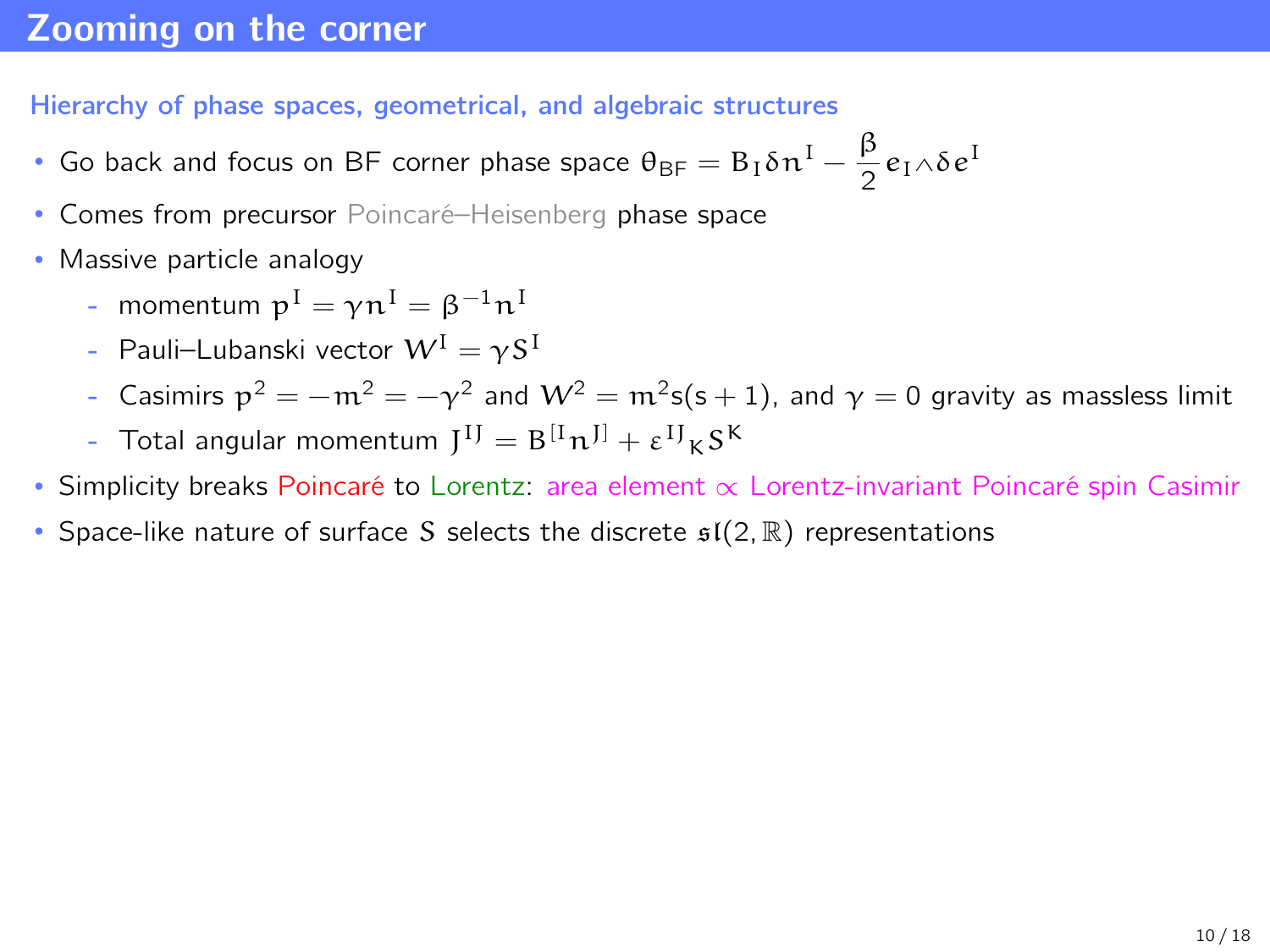### [Zooming on the corner](#page-20-0)

#### Hierarchy of phase spaces, geometrical, and algebraic structures

- Go back and focus on BF corner phase space  $\theta_{\text{BF}} = B_I \delta n^I \frac{\beta}{2}$  $\frac{p}{2}e_1 \wedge \delta e^{\mathbf{I}}$
- Comes from precursor Poincaré–Heisenberg phase space
- Massive particle analogy
	- momentum  $p^I = \gamma n^I = \beta^{-1} n^I$
	- Pauli–Lubanski vector  $W^I = \gamma S^I$
	- Casimirs  $\rm p^2=-m^2=-\gamma^2$  and  $\rm W^2=m^2$ s $(\rm s+1)$ , and  $\rm \gamma=0$  gravity as massless limit
	- Total angular momentum  $J^{IJ} = B^{[I}n^{J]} + \epsilon^{IJ}{}_{K}S^{K}$
- Simplicity breaks Poincaré to Lorentz: area element ∝ Lorentz-invariant Poincaré spin Casimir
- Space-like nature of surface S selects the discrete  $\mathfrak{sl}(2,\mathbb{R})$  representations

#### Explicit description of symmetry breaking towards gravity

16 dof (p<sup>I</sup> , X<sup>I</sup> , z I ) y kinematical constraints (p ⊥ corner) 12 dof (n<sup>I</sup> , B<sup>I</sup> , e I ) Poincaré (n<sup>I</sup> , B<sup>I</sup> , S I , qab,ϑ) S y <sup>2</sup> = β2q simplicity constraints S <sup>I</sup> = βB<sup>I</sup> 8 Dirac observables (J IJ , qab,ϑ) → sl(2, C) ⊕ sl(2, R)k⊕u(1)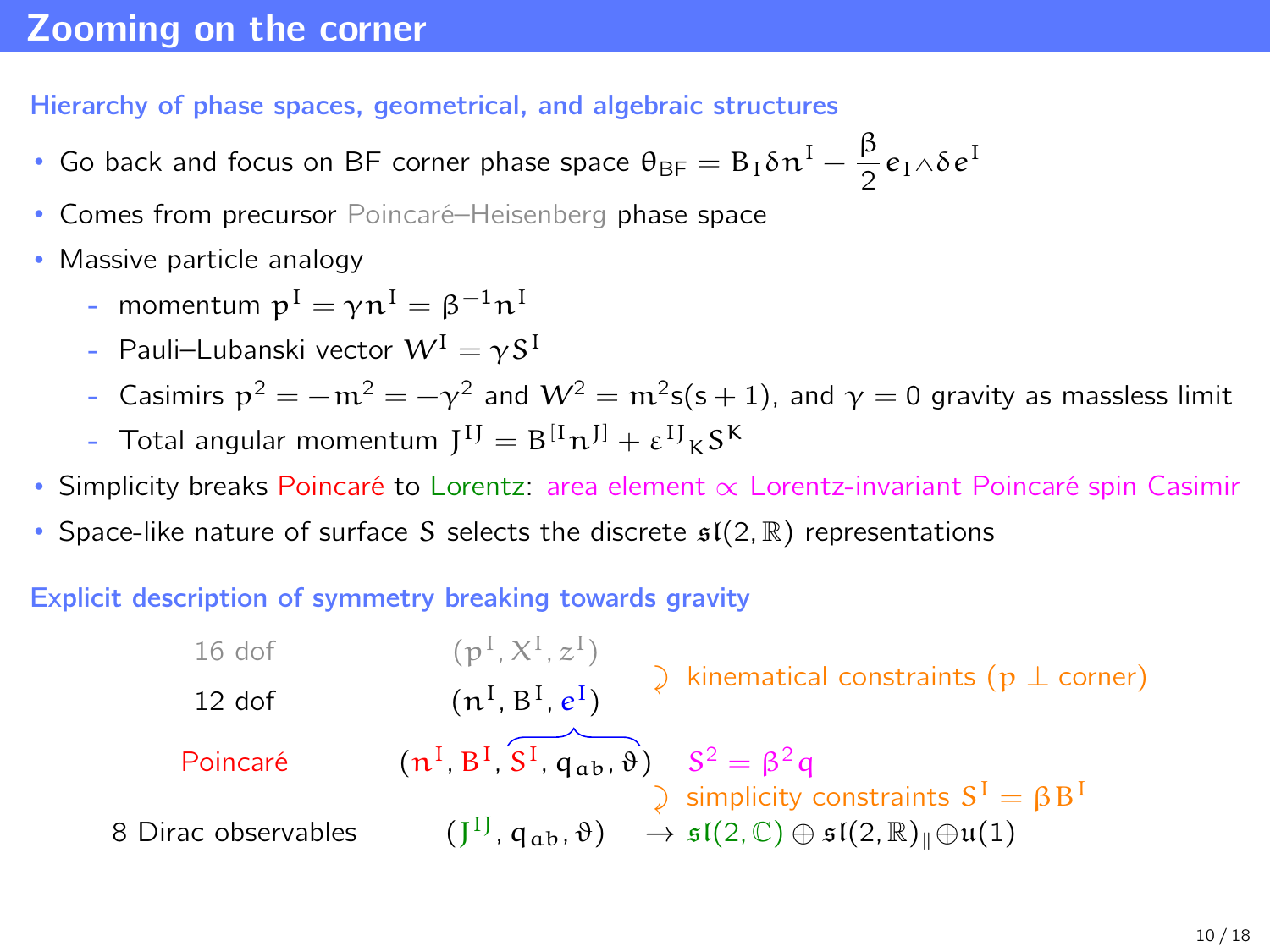### <span id="page-23-0"></span>Look at tangential metric

- Decompose tangential frame  $e_{\alpha}^{\perp}$  at the corner in terms of
	- spin operator  $S^I = \frac{\beta}{2}$  $\frac{p}{2}(e \times e)^{1}$
	- tangential metric  $q_{ab} = e_a^I e_b^J \eta_{IJ}$
	- twist angle  $\vartheta$
- $\mathfrak{sl}(2,\mathbb{R})_{\mathbb{I}}$  algebra [Freidel, Perez, 2015]

$$
\big\{ \mathfrak{q}_{\alpha b}(x), \mathfrak{q}_{\text{cd}}(y) \big\} = -\frac{1}{\beta} \big( \mathfrak{q}_{\alpha c} \epsilon_{b d} + \mathfrak{q}_{b c} \epsilon_{\alpha d} + \mathfrak{q}_{\alpha d} \epsilon_{b c} + \mathfrak{q}_{b d} \epsilon_{\alpha c} \big)(x) \delta^2(x-y)
$$

- Geometrical balance relation  $S^2 = \beta^2 q$  relating  $\mathfrak{su}(2)$  and  $\mathfrak{sl}(2,\mathbb{R})$  Casimirs
- Space-like surface: internal Lorentz-invariant quantization of area in the continuum (see also [Wieland, 2017, 2018] with spinors and null surfaces)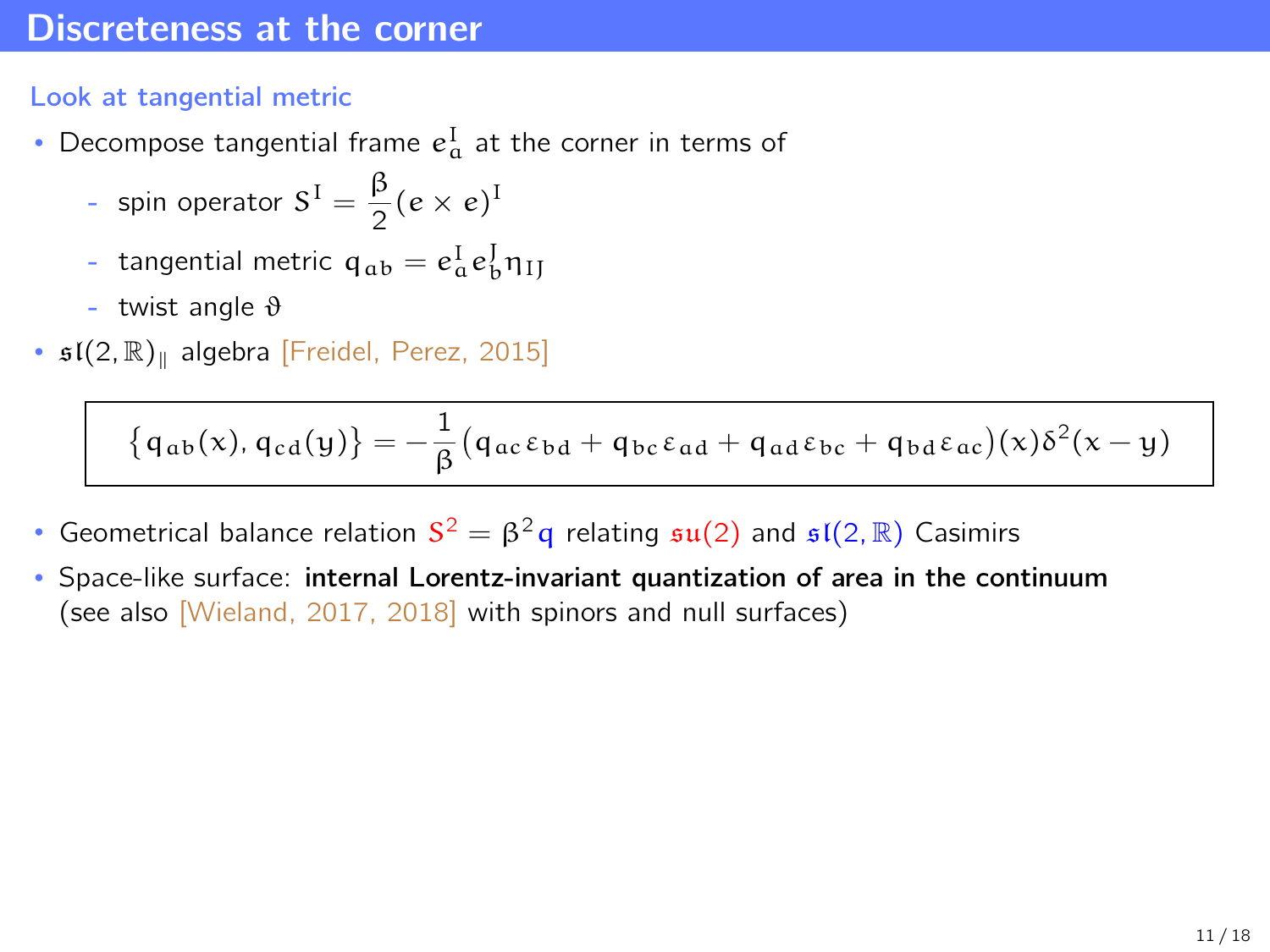### Look at tangential metric

- Decompose tangential frame  $e_{\alpha}^{\perp}$  at the corner in terms of
	- spin operator  $S^I = \frac{\beta}{2}$  $\frac{p}{2}(e \times e)^{1}$
	- tangential metric  $q_{ab} = e_a^I e_b^J \eta_{IJ}$
	- twist angle  $\vartheta$
- $\mathfrak{sl}(2,\mathbb{R})_{\mathbb{I}}$  algebra [Freidel, Perez, 2015]

$$
\big\{ \mathfrak{q}_{\alpha b}(x), \mathfrak{q}_{\text{cd}}(y) \big\} = -\frac{1}{\beta} \big( \mathfrak{q}_{\alpha c} \epsilon_{b d} + \mathfrak{q}_{b c} \epsilon_{\alpha d} + \mathfrak{q}_{\alpha d} \epsilon_{b c} + \mathfrak{q}_{b d} \epsilon_{\alpha c} \big)(x) \delta^2(x-y)
$$

- Geometrical balance relation  $S^2 = \beta^2 q$  relating  $\mathfrak{su}(2)$  and  $\mathfrak{sl}(2,\mathbb{R})$  Casimirs
- Space-like surface: internal Lorentz-invariant quantization of area in the continuum (see also [Wieland, 2017, 2018] with spinors and null surfaces)

#### Corner frame provides a complex structure

- Ambiguity  $e^I_a \mapsto e^I_a(\vartheta) = e^I_a \cos \vartheta + \star e^I_a \sin \vartheta$  with  $\star e^I_a = \sqrt{q}^{-1} q_{ab} \epsilon^{bc} e^I_c$
- Complex structure as  $x^2 = -1$
- Area conjugated to angle  $\beta\left\{\sqrt{\mathfrak{q}},\vartheta\right\}=1$  and  $\beta\left\{\sqrt{\mathfrak{q}},\cdot\right\}=\star$
- Jacobi implies that  $\star$  structure is Poisson-compatible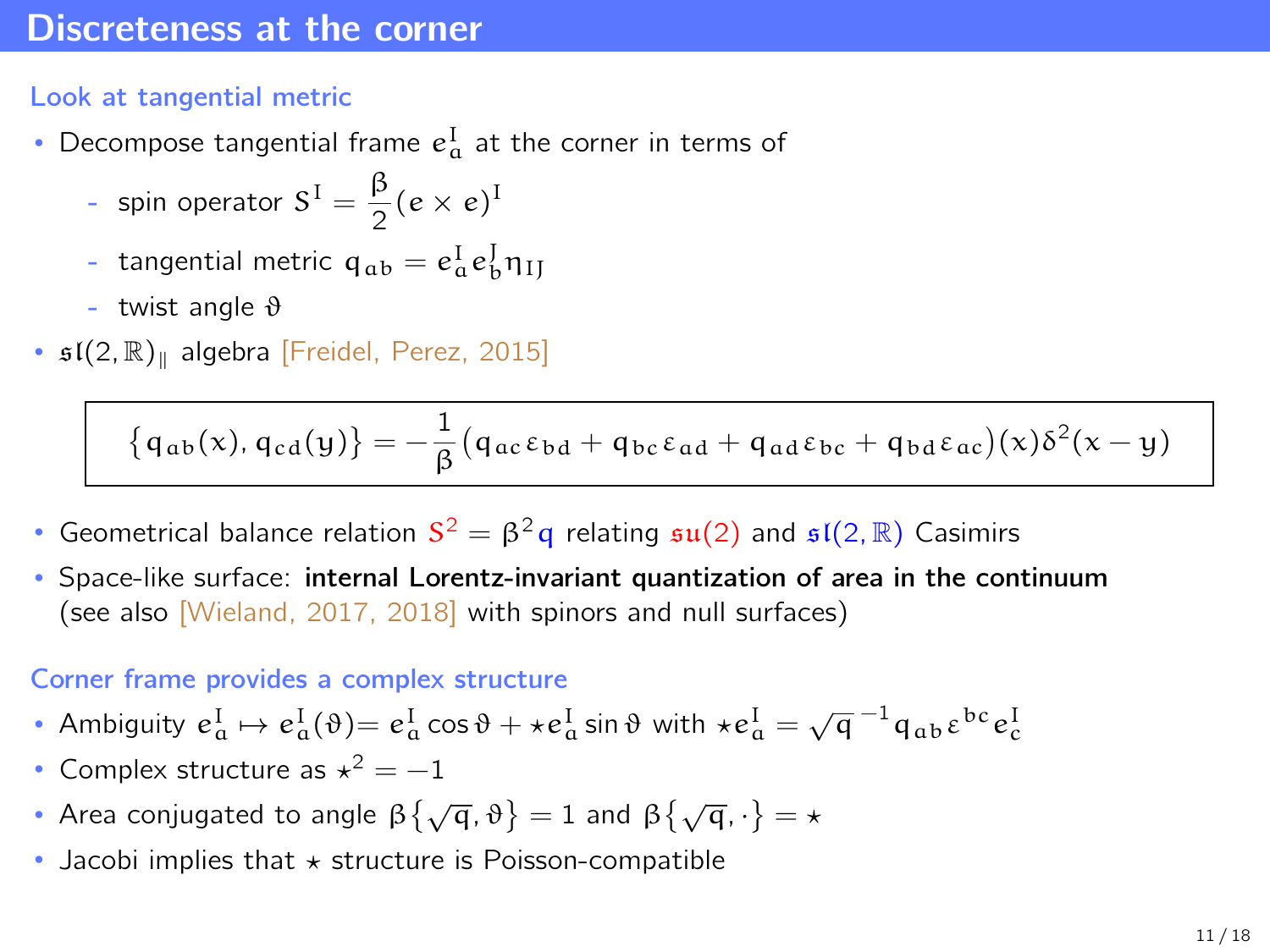# <span id="page-25-0"></span>[Simplicity at the corner](#page-25-0)

Shifting emphasis from bulk to corner lifts ambiguities

• Start from BF potential

$$
\theta_{\text{BF}} = B_{\text{I}} \delta \mathfrak{n}^{\text{I}} - \frac{\beta}{2} e_{\text{I}} \wedge \delta e^{\text{I}}
$$

• Simplicity is relation  $C^I \equiv B^I - \beta^{-1}S^I = 0$  between boost  $B^I$  and spin  $S^I[e]$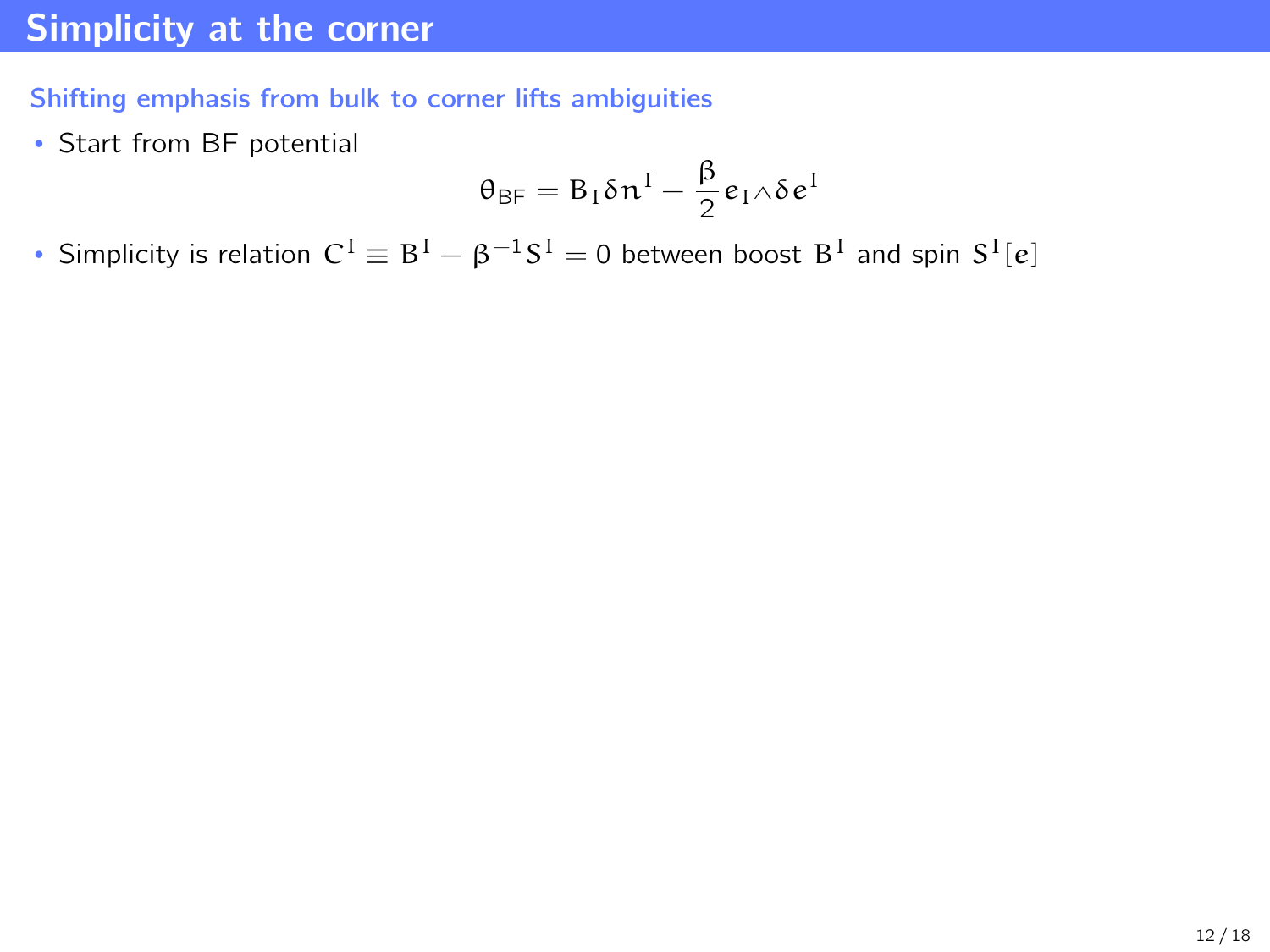# [Simplicity at the corner](#page-25-0)

#### Shifting emphasis from bulk to corner lifts ambiguities

• Start from BF potential

$$
\theta_{\text{BF}} = B_I \delta n^I - \frac{\beta}{2} e_I \wedge \delta e^I
$$

• Simplicity is relation  $C^I \equiv B^I - \beta^{-1}S^I = 0$  between boost  $B^I$  and spin  $S^I[e]$ 

• 2<sup>nd</sup> class with themselves (no spin foam quantization map, no secondary constraints)

$$
\left\{C^I,C^J\right\} = C^{[I} \pi^{J]} - (1+\beta^{-2}) \epsilon^{IJ}{}_{K} S^K
$$

• 3 constraints split into

- 1 1<sup>st</sup> class 
$$
C \equiv C^2 + (\beta + \beta^{-1})C^T S_1 = 0
$$

continuum version of diagonal simplicity [Livine, Oriti, 2002] [Rovelli, Speziale, 2011]

- 2 2<sup>nd</sup> class 
$$
C_a \equiv C_I e_a^I = 0
$$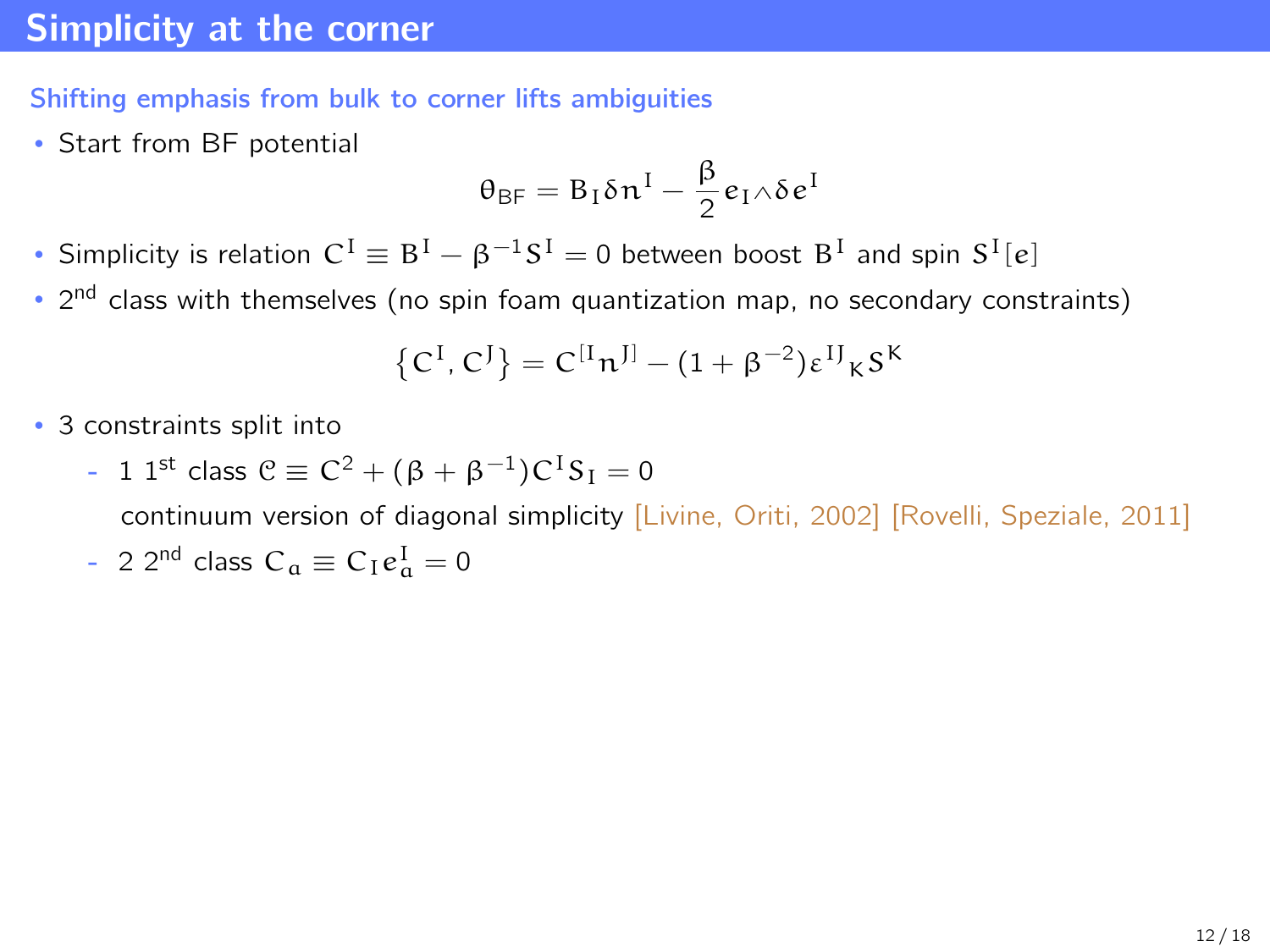# [Simplicity at the corner](#page-25-0)

#### Shifting emphasis from bulk to corner lifts ambiguities

• Start from BF potential

$$
\theta_{\text{BF}} = B_I \delta n^I - \frac{\beta}{2} e_I \wedge \delta e^I
$$

• Simplicity is relation  $C^I \equiv B^I - \beta^{-1}S^I = 0$  between boost  $B^I$  and spin  $S^I[e]$ 

• 2<sup>nd</sup> class with themselves (no spin foam quantization map, no secondary constraints)

$$
\left\{C^I,C^J\right\} = C^{[I} \pi^{J]} - (1+\beta^{-2}) \epsilon^{IJ}{}_{K} S^K
$$

- 3 constraints split into
	- 1 1<sup>st</sup> class  $\mathcal{C} \equiv C^2 + (\beta + \beta^{-1})C^{\text{T}}S_{\text{I}} = 0$

continuum version of diagonal simplicity [Livine, Oriti, 2002] [Rovelli, Speziale, 2011]

- 2 2<sup>nd</sup> class  $C_a \equiv C_I e_a^I = 0$ 

#### Gupta–Bleuler

- Use compatible complex structure to build  $C_a^{\pm} = (1 \pm i \star) C_a$  with  $\{C_a^{\pm}, C_b^{\pm}\} = 0$
- Replace 2<sup>nd</sup> class  $C_a$  by quantum holomorphic 1<sup>st</sup> class  $C_a^-|\Psi\rangle=0$
- Alternatively, use master constraint  $\mathcal{M} = C_a q^{ab} C_b$ 
	- Classically ok since  $\mathcal{M} = 2C_{\mathfrak{a}}^+ \mathfrak{q}^{\mathfrak{a} \mathfrak{b}} C_{\mathfrak{b}}^-$
	- Quantum level not immediate since (commutator) anomaly  $\mathcal{M} = 2 C_{\mathfrak{a}}^+ \mathfrak{q}^{\mathfrak{a} \mathfrak{b}} C_{\mathfrak{b}}^- + \mathcal{A}$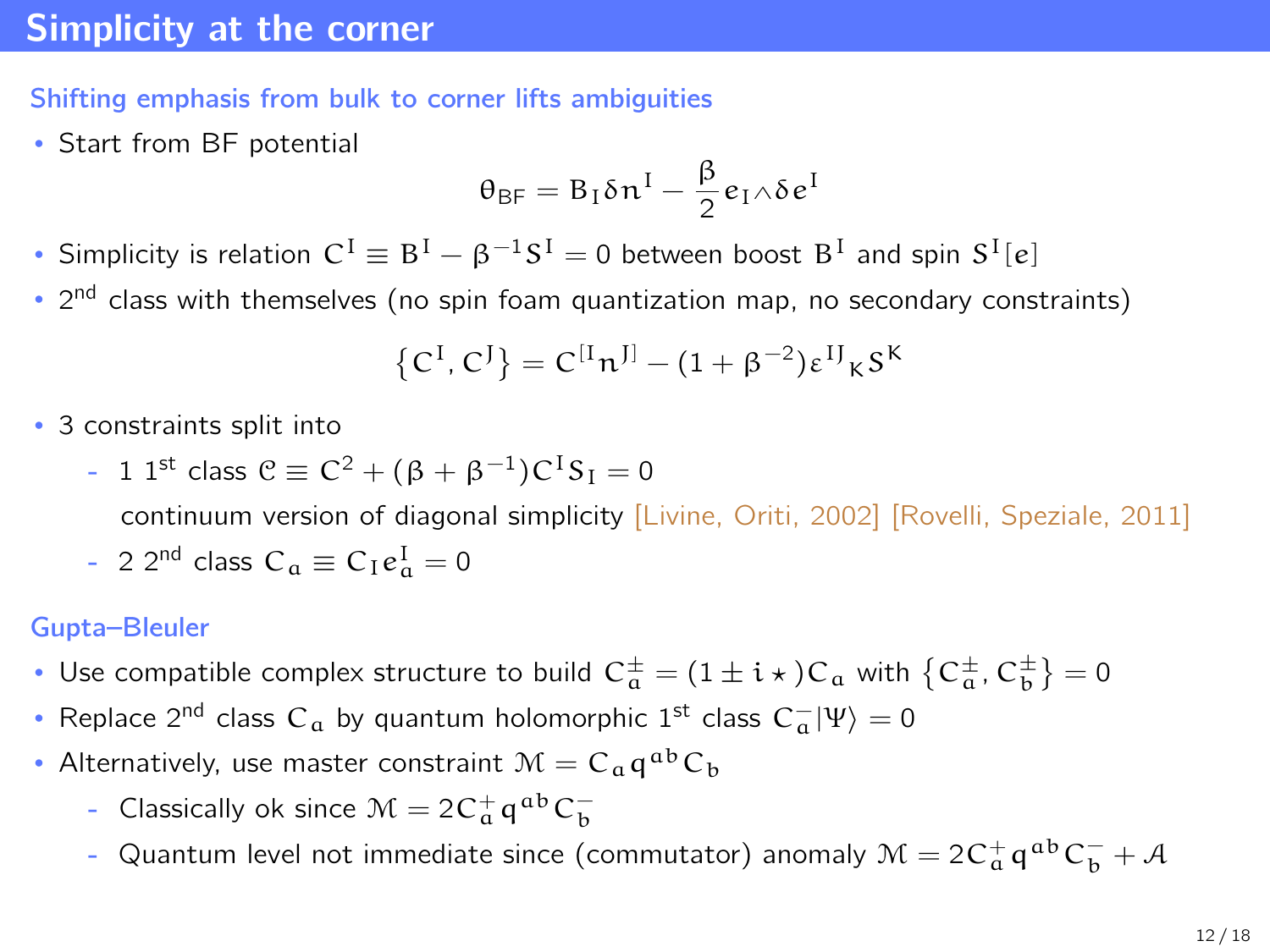#### Classical solutions

- Rewrite  $C = 0$  and  $M = 0$  in terms of Lorentz and Poincaré spin Casimirs  $(Q, \tilde{Q}, S^2)$
- Selects Lorentz weights determined by Poincaré spin as (k = s,  $\rho = \beta^{-1}$ s)
- $|S|\propto$  corner area, and <code>LQG</code> kinematical spins  $L_I=(*J)_{IJ}t^J$  are boosted areas  $|L|=j\geqslant s$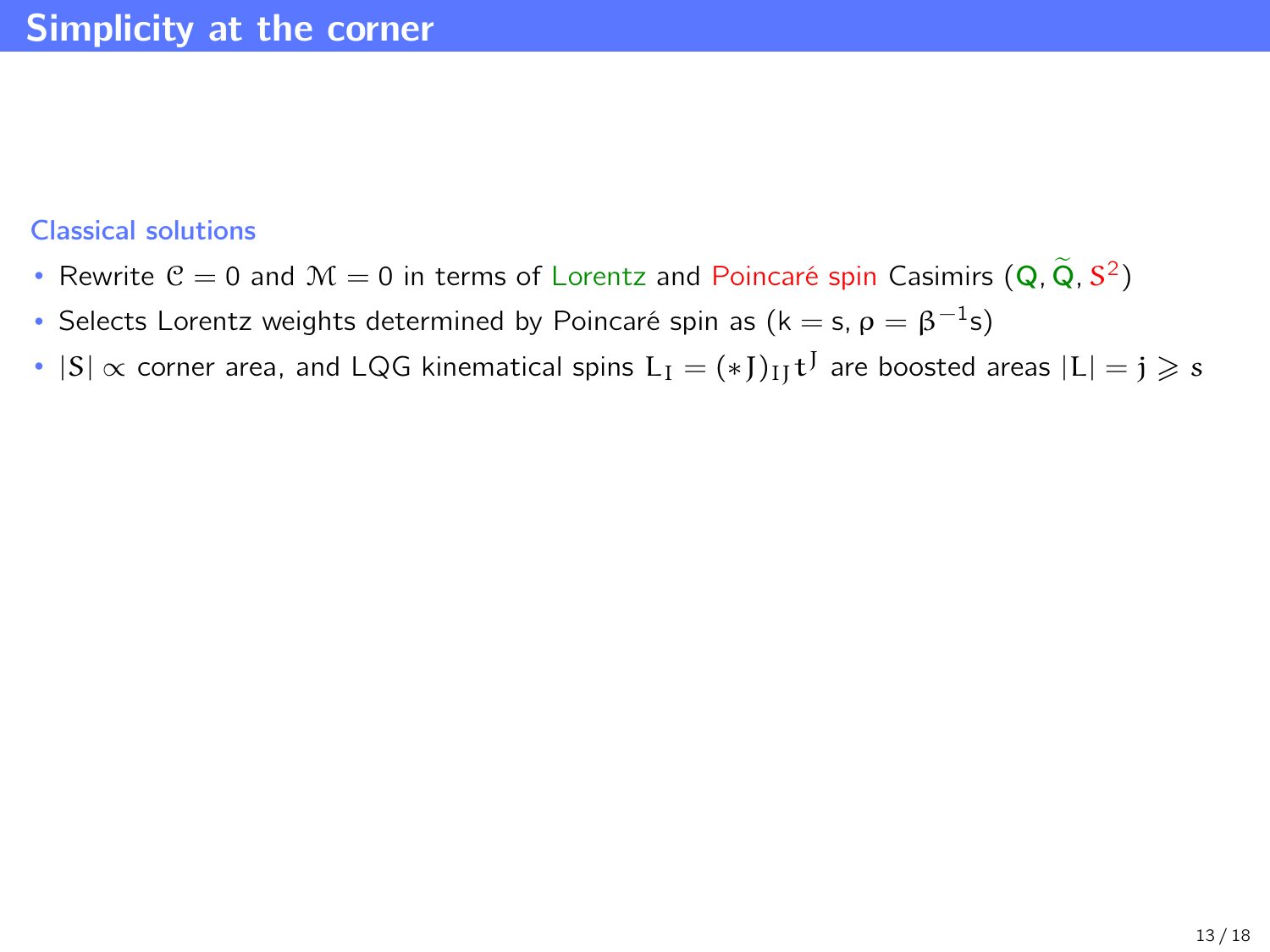#### Classical solutions

- Rewrite  $C = 0$  and  $M = 0$  in terms of Lorentz and Poincaré spin Casimirs  $(Q, \tilde{Q}, S^2)$
- Selects Lorentz weights determined by Poincaré spin as (k = s,  $\rho = \beta^{-1}$ s)
- $|S|\propto$  corner area, and <code>LQG</code> kinematical spins  $L_I=(*J)_{IJ}t^J$  are boosted areas  $|L|=j\geqslant s$

#### 8 Dirac observables

- Total angular momentum  $J^{IJ}$  (Lorentz charges)
- Tangential metric  $q_{ab}$
- Angle θ
- Algebra  $\mathfrak{g}^S_{\text{ECH}} = \text{diff}(S) \ltimes (\mathfrak{sl}(2,\mathbb{C}) \oplus \mathfrak{sl}(2,\mathbb{R})_{\parallel} \oplus \mathfrak{u}(1))$
- Note that  $q_{ab}$  and  $\vartheta$  are not charges of gauge transformations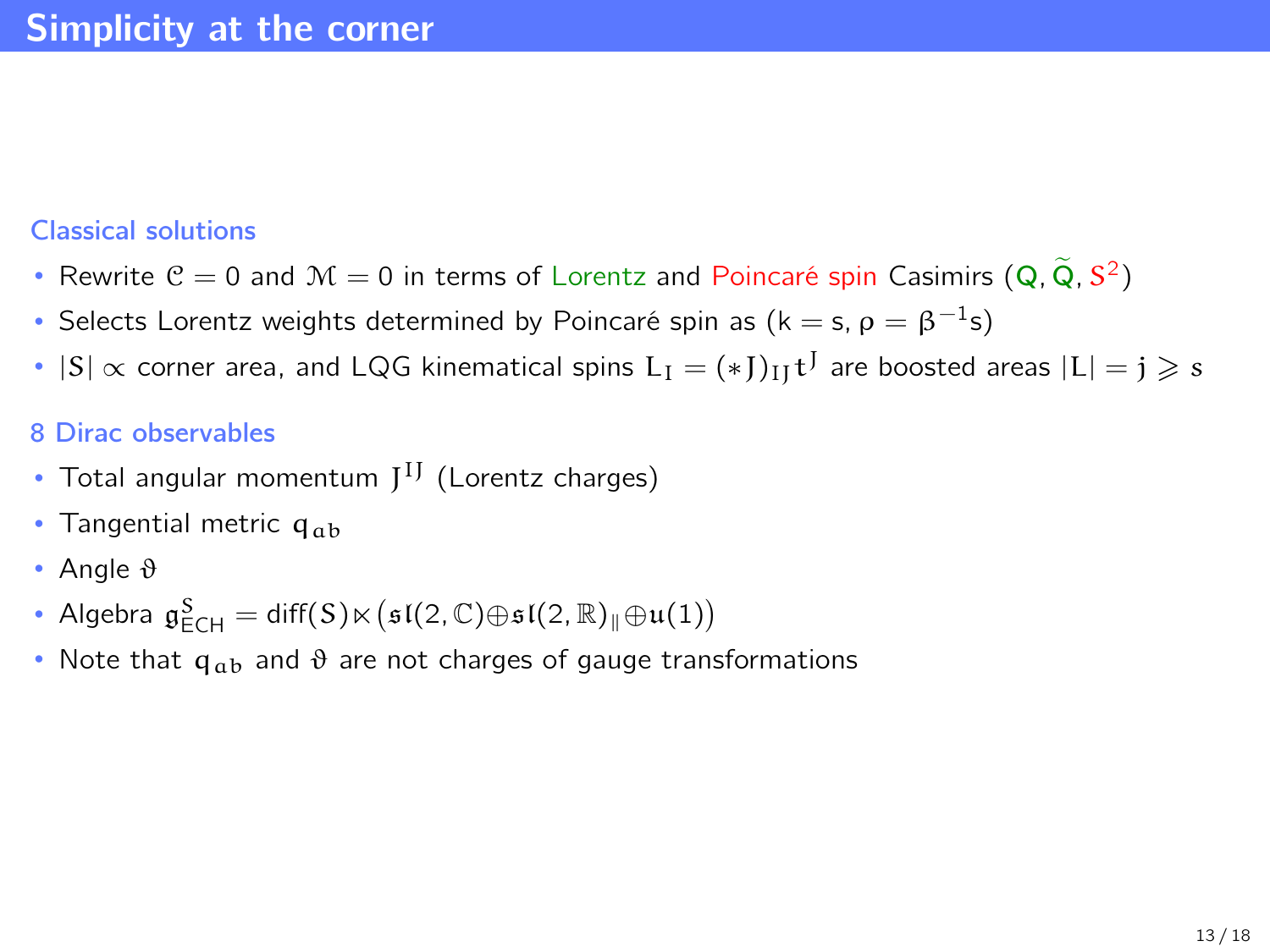<span id="page-30-0"></span>

|                                   | Corner symmetries $a^S$ |                                       |                                            |                    |        |
|-----------------------------------|-------------------------|---------------------------------------|--------------------------------------------|--------------------|--------|
| Formulation of gravity            | diff(S)                 | $\mathfrak{sl}(2,\mathbb{R})_{\perp}$ | $\mathfrak{sl}(2,\mathbb{R})_{\mathbb{L}}$ | $\mathfrak{su}(2)$ | boosts |
| Canonical general relativity (GR) |                         |                                       |                                            |                    |        |
| Einstein-Hilbert (EH)             |                         |                                       |                                            |                    |        |
| Einstein-Cartan (EC)              |                         |                                       |                                            |                    |        |
| Einstein-Cartan-Holst time gauge  |                         |                                       |                                            |                    |        |
| Einstein-Cartan-Holst (ECH)       |                         |                                       |                                            |                    |        |

??? −→

−→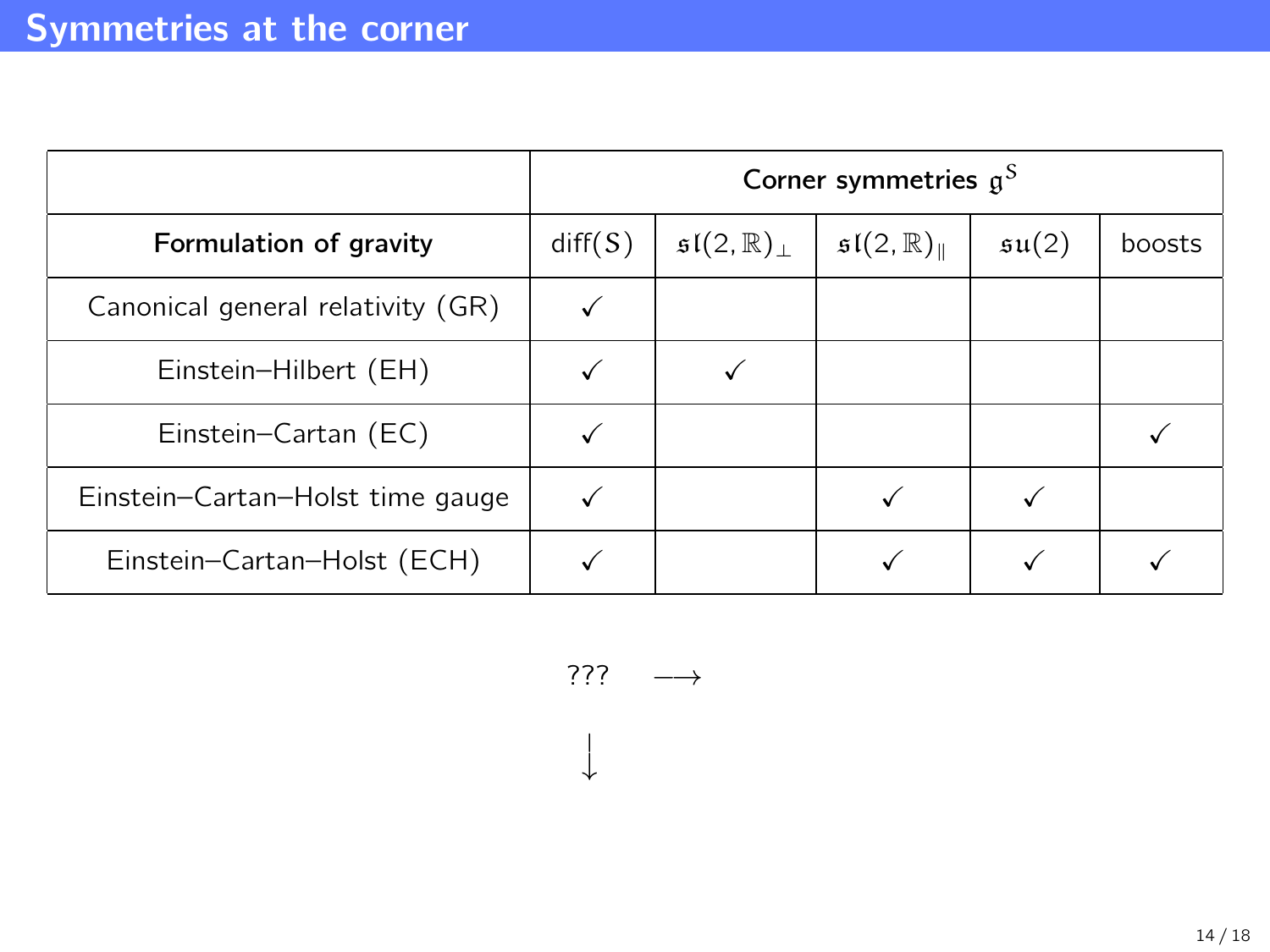#### <span id="page-31-0"></span>Continuous representations

- Study quantum anomaly  $\mathcal A$  and states  $C_{\alpha}^- |\Psi\rangle = 0 = \mathcal C |\Psi\rangle$
- Quantization of the frame  $e^1_\alpha$  (needs tensor operators  $\rightarrow$  intertwiners  $\rightarrow$  bulk information?)
- Represent  $\mathfrak{g}_{\textsf{ECH}}^{\textsf{S}}=\textsf{diff}(\textsf{S})\ltimes \mathfrak{h}^{\textsf{S}}$  to get QG building blocks, knowing that

$$
\mathbf{C}_{\text{SL}(2,\mathbb{R})} = -\beta^2 \mathsf{q} \qquad \mathbf{C}_{\text{SU}(2)} = \beta^2 \mathsf{q} \qquad \mathbf{C}_{\text{SL}(2,\mathbb{C})}^{(1)} = (\beta^2-1) \mathsf{q} \qquad \mathbf{C}_{\text{SL}(2,\mathbb{C})}^{(2)} = -2 \beta \mathsf{q}
$$

- Discreteness of area element  $\sqrt{\mathsf{q}}$  gives discrete measure on  $\mathfrak{h}^{\mathsf{S}}$
- diff( $S^2$ ) not unreasonable [Penna, 2018] [Donnelly, Freidel, Moosavian, Speranza]

#### Discrete subalgebras

- LQG-type truncations from piecewise-constant smearings on partition of S
- Defect-like picture *[Dittrich, MG]* from smearing on circles around punctures [Freidel, Perez, Pranzetti, 2016] [Freidel, Livine, Pranzetti, 2019]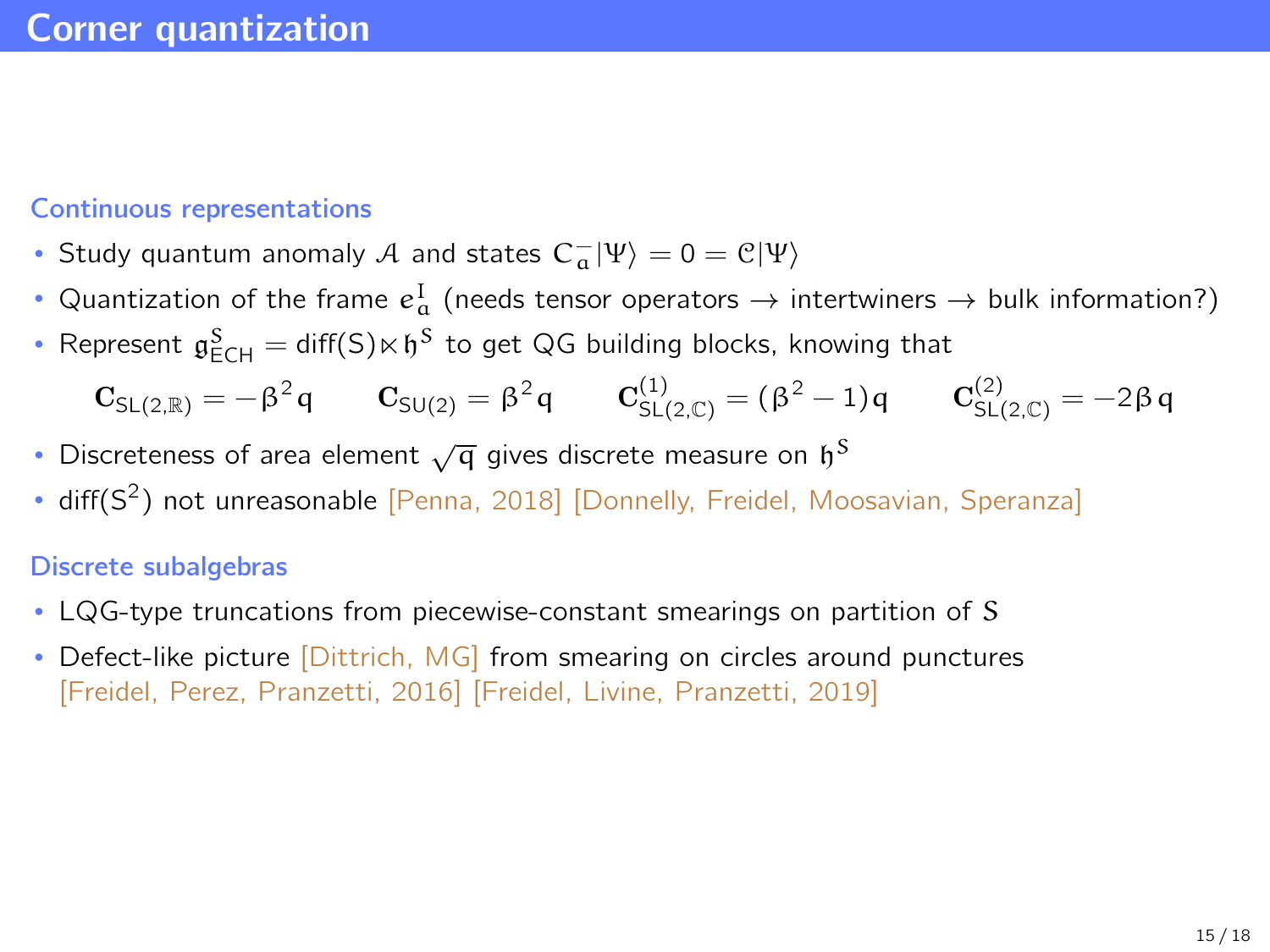# <span id="page-32-0"></span>[Edge modes](#page-32-0)

### Why

- What brought us here in the first place: boundaries break gauge-invariance
- Possibility to restore gauge-invariance by suppressing the charges [De Paoli, Speziale, 2018]
	- goes against the systematic treatment of relative potentials  $\theta_{F/GR}$
	- loose observables and quantum numbers
- Edge modes allow to have gauge-invariance as well as non-trivial symmetry charges
- Contains information for gluing and coarse-graining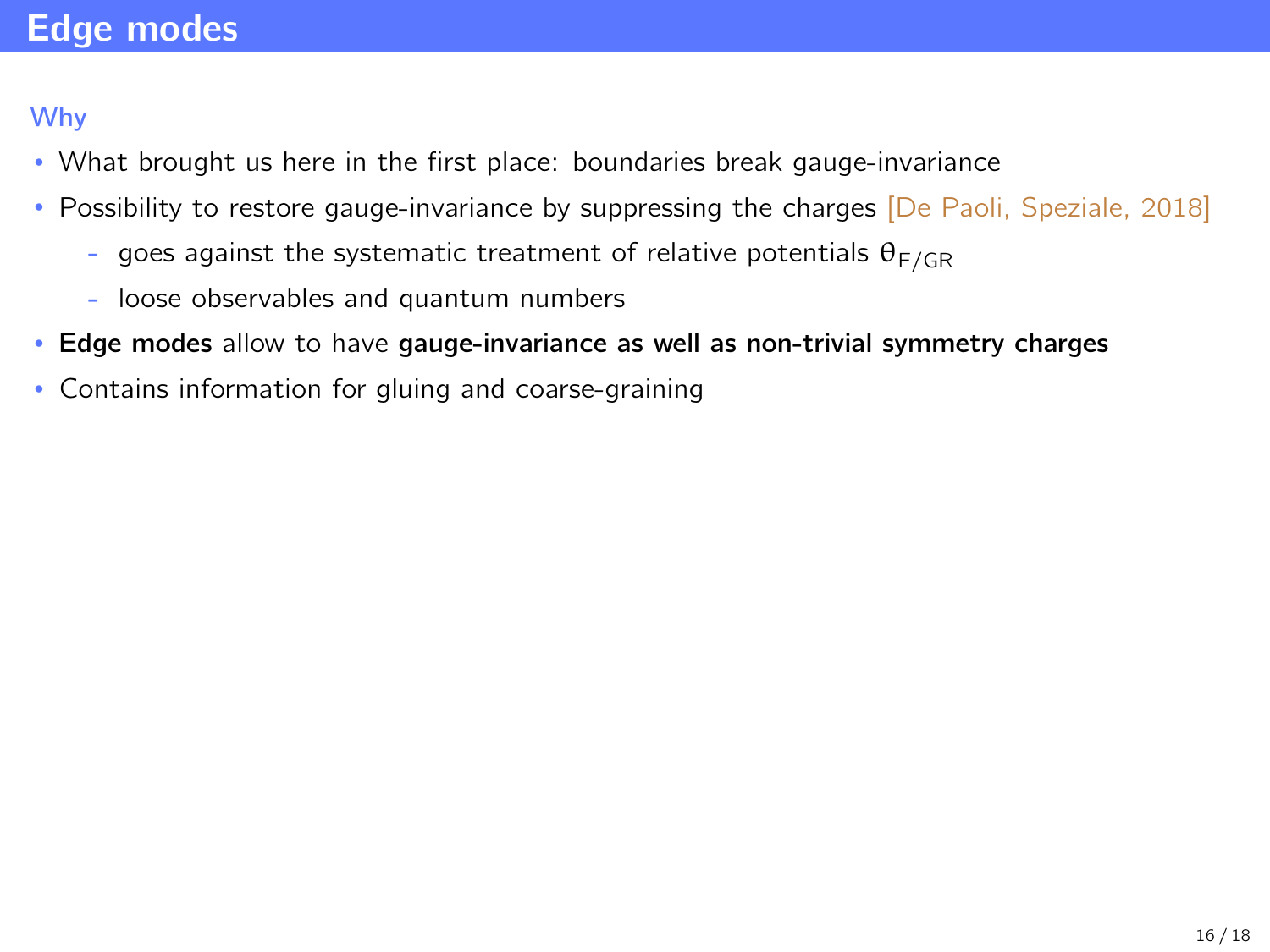# [Edge modes](#page-32-0)

### Why

- What brought us here in the first place: boundaries break gauge-invariance
- Possibility to restore gauge-invariance by suppressing the charges [De Paoli, Speziale, 2018]
	- goes against the systematic treatment of relative potentials  $\theta_{F/GR}$
	- loose observables and quantum numbers
- Edge modes allow to have gauge-invariance as well as non-trivial symmetry charges
- Contains information for gluing and coarse-graining

### How

- [Donnelly, Freidel, MG, Balasubramanian, Parrikar, Speranza, Takayanagi, Tamaoka, . . . ]
- Extended potential  $\theta_{ext} = \theta^{\Sigma} + \theta^S [\mathbf{B}, \mathbf{n}, \mathbf{e}]$  with independent fields at the corner
- Replace  $\delta|_S$  by  $\delta-\chi^{-1}\delta\chi$  with  $\chi=(\phi,\rho){\in}$  SL(2, C)<sup>S</sup>  $\times$ SL(2, R)<sup>S</sup> a choice of gauge frame
- Usual gauge transformations  $\delta_\alpha$  lead to generator  $\mathcal{H}[\alpha]=\mathcal{H}^\Sigma[\alpha]+\mathcal{H}^S[\alpha]$  with
	- bulk components (e.g. Gauss law)  $\approx 0$
	- corner equation of motion imposing  $(1<sup>st</sup>$  class) continuity conditions

$$
B^I \stackrel{S}{=} \phi^I{}_J \bm{B}^J \hspace{1.5cm} n^I \stackrel{S}{=} \phi^I{}_J \bm{n}^J \hspace{1.5cm} e^I_\alpha \stackrel{S}{=} \phi^I{}_J \rho_\alpha{}^b \bm{e}^I_b
$$

• Symmetries  $\Delta_{\alpha}$  acting only on edge modes, leading to gauge-invariant corner charges  $\mathcal{Q}[\alpha]$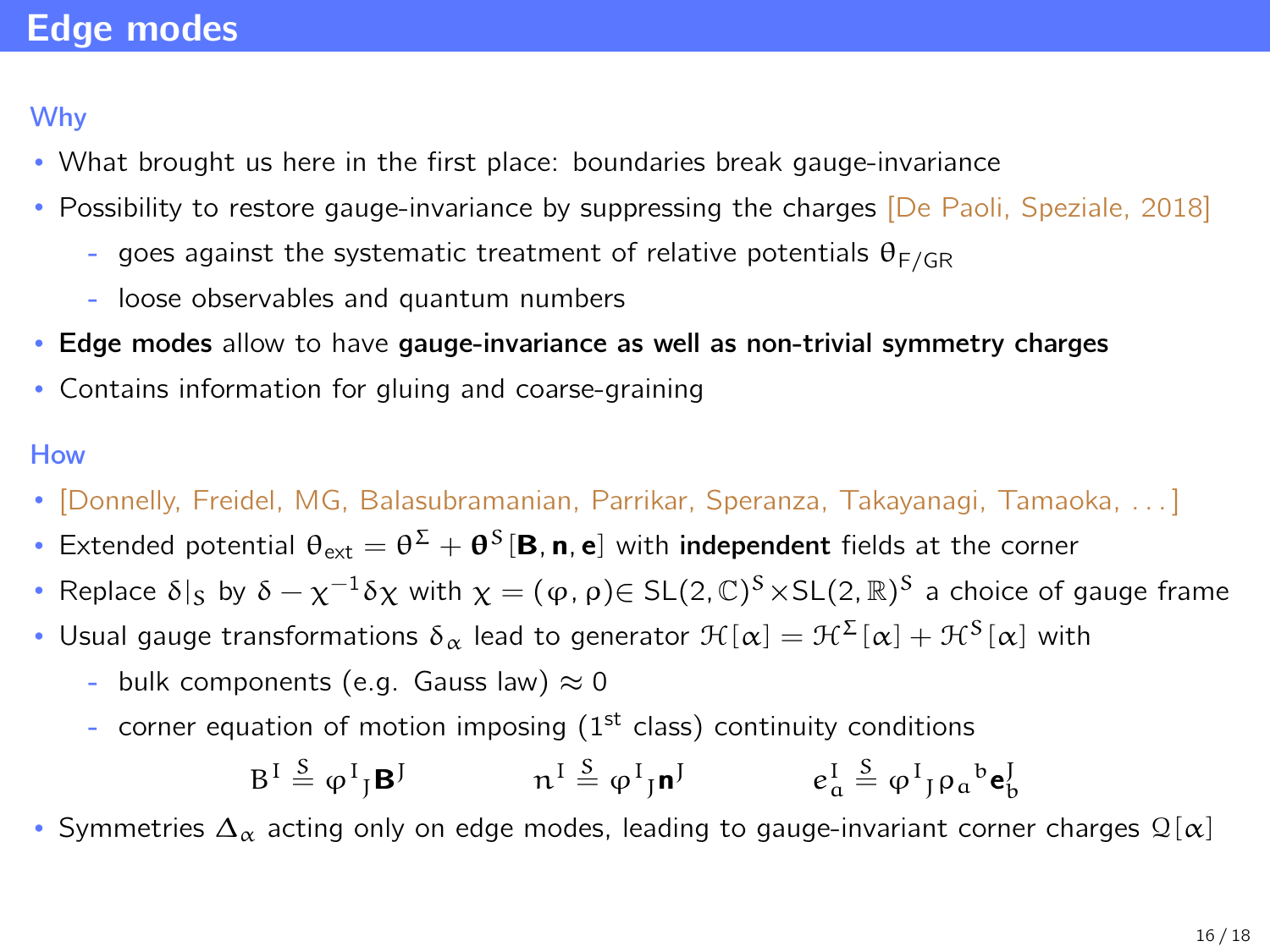### <span id="page-34-0"></span>[Generalized twisted geometries](#page-34-0)



#### Initial incarnation

- Map between  $T^*SU(2)$  and geometrical data  $(N^s, N^t, j, \vartheta)$  [Freidel, Speziale, 2010]
- SU(2) holonomy g rotating  $N^s = g \triangleright N^t$
- APD  $SL(2,\mathbb{R})$  transformation needed to map metrics (i.e. frames instead of fluxes) [Haggard, Rovelli, Wieland, Vidotto, 2013] [Freidel, Livine, 2018]
- Attempts to generalize [Dupuis, Freidel, MG, Livine, Ziprick, Speziale, Tambornino, Wieland]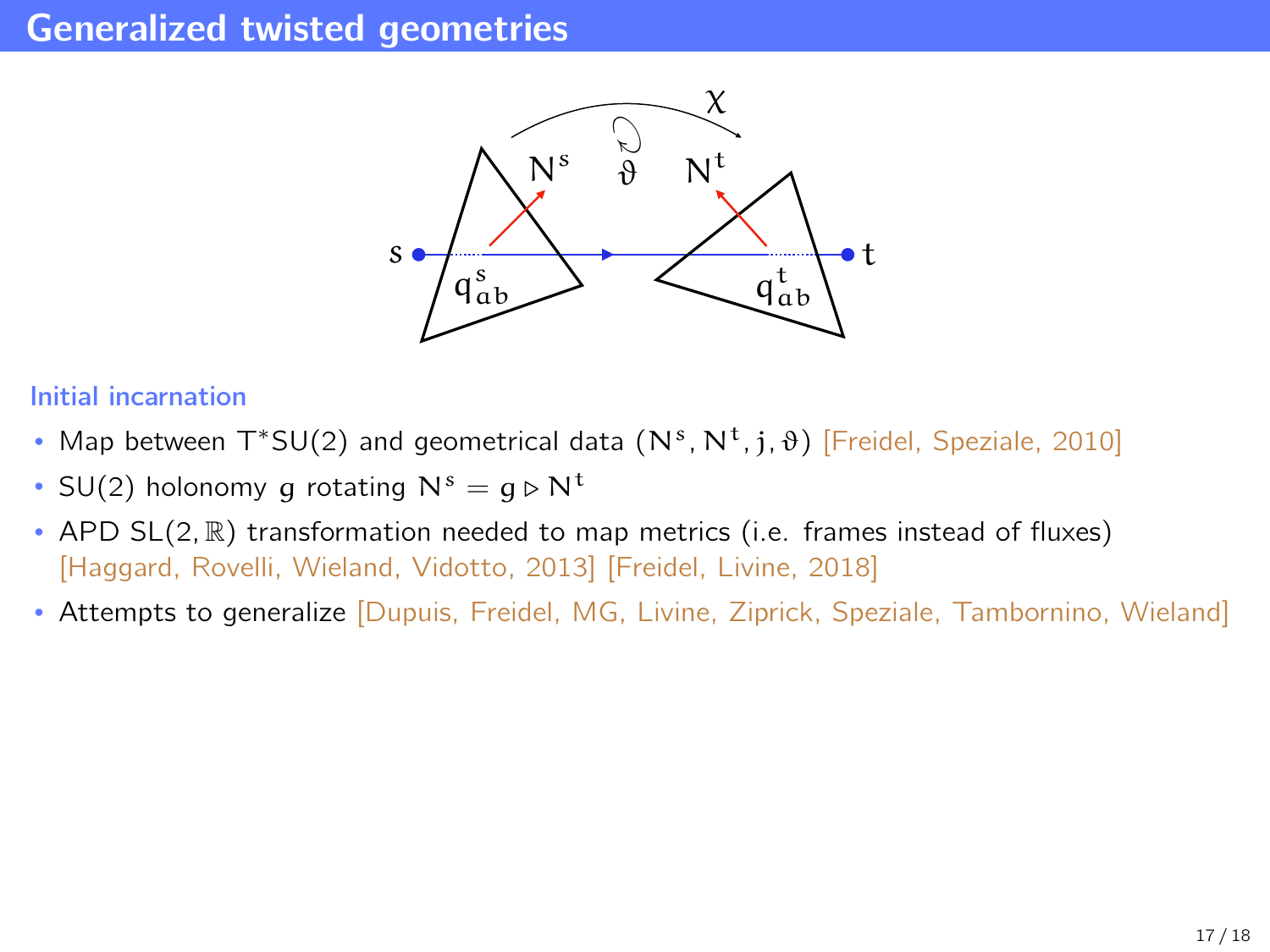## [Generalized twisted geometries](#page-34-0)



#### Initial incarnation

- Map between  $T^*SU(2)$  and geometrical data  $(N^s, N^t, j, \vartheta)$  [Freidel, Speziale, 2010]
- SU(2) holonomy g rotating  $N^s = g \triangleright N^t$
- APD SL(2, R) transformation needed to map metrics (i.e. frames instead of fluxes) [Haggard, Rovelli, Wieland, Vidotto, 2013] [Freidel, Livine, 2018]
- Attempts to generalize [Dupuis, Freidel, MG, Livine, Ziprick, Speziale, Tambornino, Wieland]

#### Corner reconstruction

- Data from Poincaré spin operator, metric, and twiste angle  $(S^s, S^t, s, \vartheta)$
- SL(2, C) holonomy  $\varphi$  such that  $S^s = \varphi \triangleright S^t$
- Comes from edge mode gauge frames (half-holonomies) and bulk-corner continuity  $e = \chi \triangleright e$

$$
e^s = e^t \qquad \Leftrightarrow \qquad \mathbf{e}^s = \chi_{st} \triangleright \mathbf{e}^t \quad \text{with} \quad \chi_{st} = \chi_s^{-1} \chi_t
$$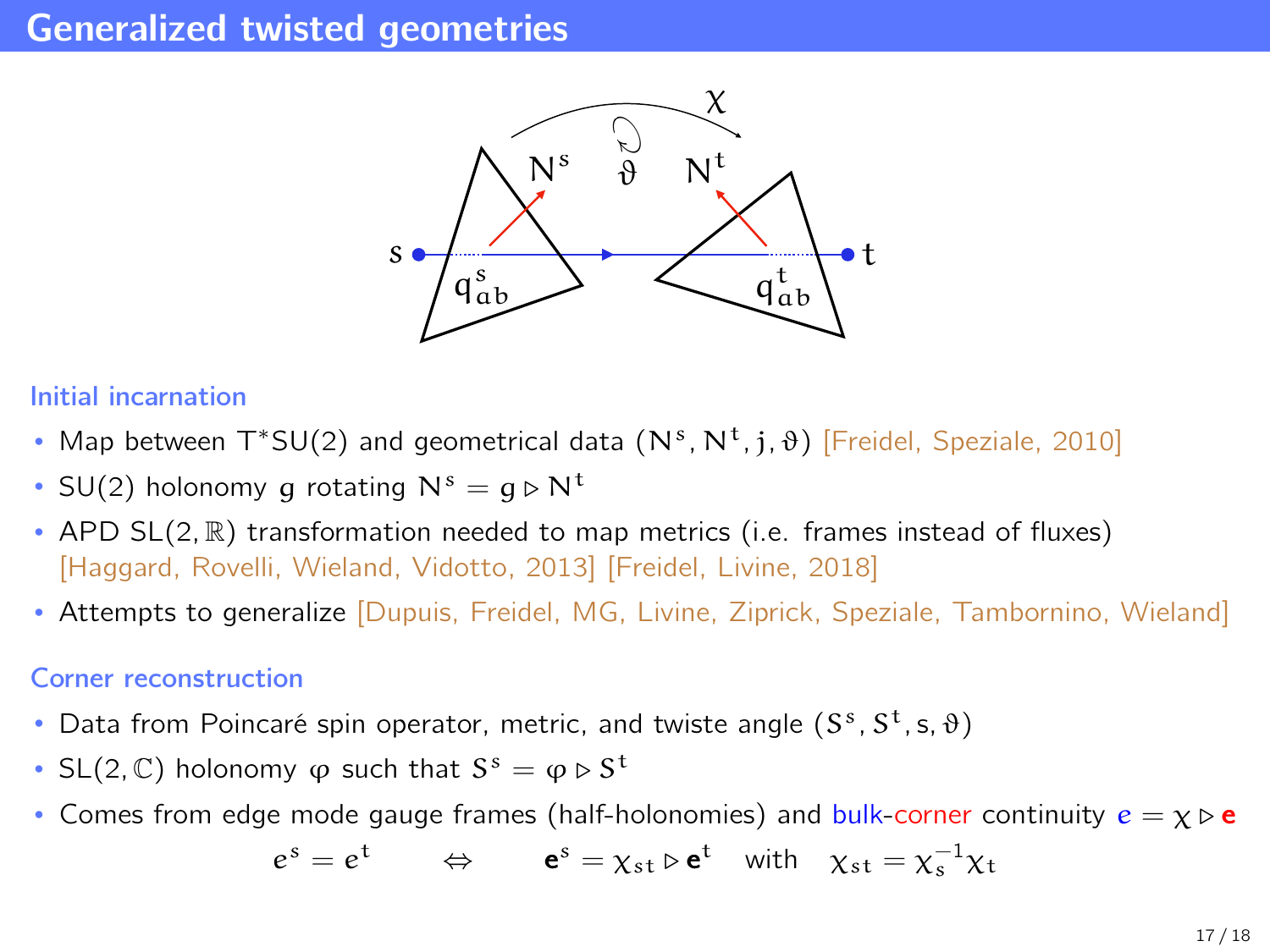# <span id="page-36-0"></span>**[Perspectives](#page-36-0)**

### We have shown that

- Using canonical bulk + corner split and focusing on the corner contains physics
- When applied to tetrad gravity, naturally leads to LQG features
	- internal normal  $n<sup>I</sup>$  in the phase space
	- corner metric is non-commutative when  $\gamma \neq 0$
	- simplicity constraints satisfy a self- $2<sup>nd</sup>$  class algebra in the continuum
	- internal Lorentz-invariance and discrete area spectrum
	- new quantum numbers, generalized twisted geometries
- Focusing on the corner paves the road for where to go next

#### Next

- Search for biggest symmetry algebra (include topological terms)
- Continuum quantization of  $\mathfrak{g}^{\mathcal{S}}$
- Space as fusion of corner states
- Dynamics and conservation of charges
- Matter as defects of geometry